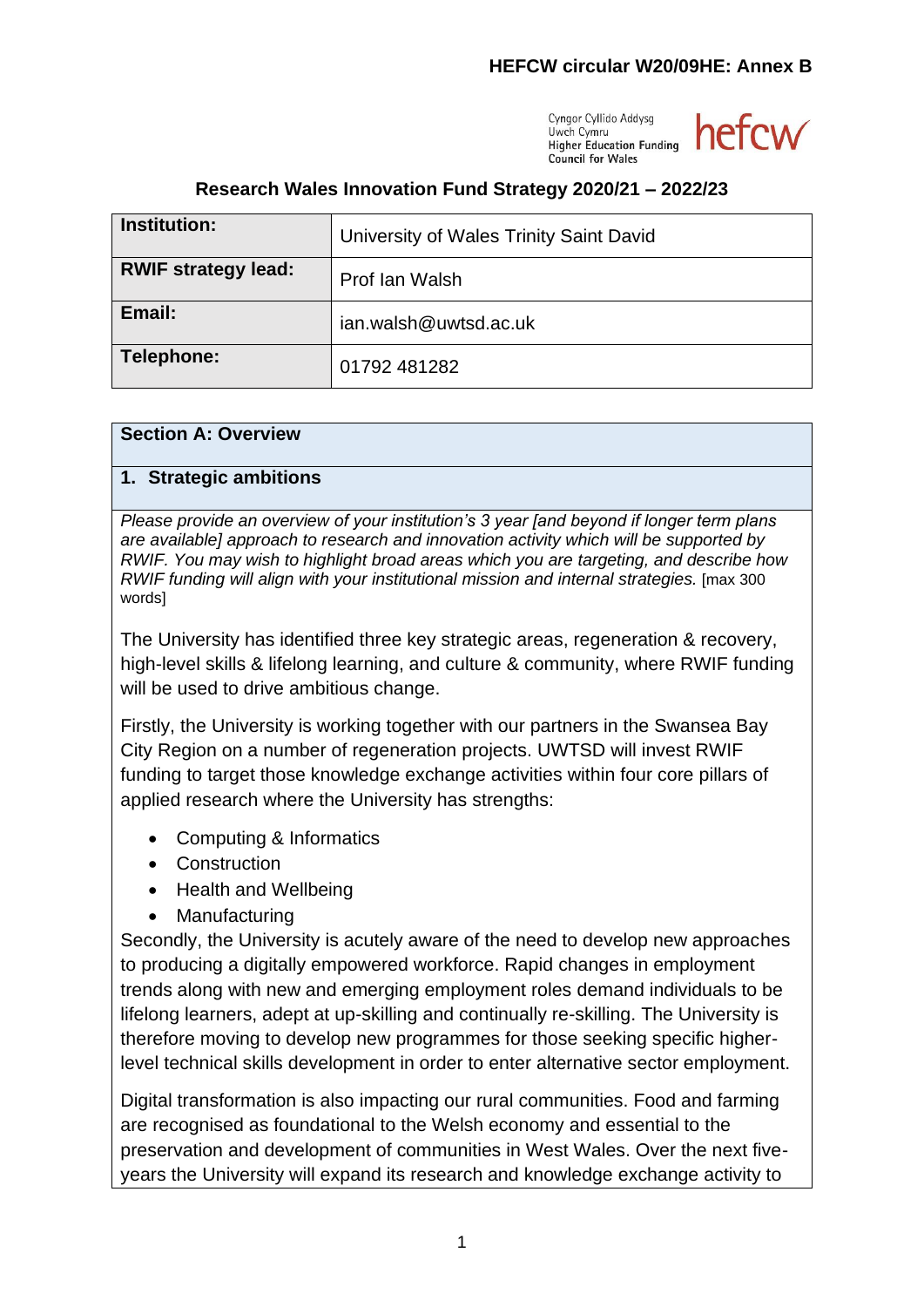deliver impact and transformation to this key foundational sector of the Welsh economy.

Thirdly, the University will target investment to support greater understanding of Wales' culture, its place in the world and its economic value to the country. The first pillar of this has been in the integration of our art, design and performance portfolio into a single cluster. This will support a significant broadening of our existing research and knowledge exchange activities in this area. The second pillar will see the integration of the internationally recognised work of CAWCS, based in Aberystwyth, with that of the Lampeter based humanities portfolio to create a research cluster of world standing.

# **2. Capacity Grant**

*Provide some narrative on how your institution plans to make use of the capacity grant included within RWIF, and the one-off Innovation Capacity Development Fund (see paragraph 14 in Circular W20/09HE for further guidance on the Capacity Grant). How will this be used to support and enhance capacity and incentivise and improve performance in knowledge exchange?* [max 300 words]

Applied Research and Knowledge Exchange are fundamental to UWTSD's strategic mission. The University is currently embarking on a bold and ambitious strategic reconfiguration and expansion of its research and knowledge exchange centres. ICDF funds have been used to help deliver the primary objective of integrating research, knowledge exchange and high-level skills development to enhance the University's support for industry, business and public service. Building on the foundations which have been laid over the past seven-years, the University is moving to rapidly transform its effectiveness in developing resilience in the Welsh economy.

The UWTSD Group occupies a unique position in Wales due to the geographical spread of its campuses. The University's new vision addresses the specific challenges and opportunities in each location as part of its Wales-wide strategic engagement. In 2020 UWTSD announced a strategic alliance with the University of South Wales<sup>1</sup>. This has led to coordinated action and interventions to support the development of a vibrant Wales with a strong emphasis on applied research and industry focused knowledge exchange.

UWTSD is building capacity and institutional resilience to deliver on its ambitions to be a University for Wales and facilitate regeneration in the economy of Wales.

The University is investing capacity grant to:

<sup>1</sup> [https://www.uwtsd.ac.uk/news/press-releases/press-2020/university-alliance-to](https://www.uwtsd.ac.uk/news/press-releases/press-2020/university-alliance-to-deliver-economic-and-social-benefits-to-wales.html)[deliver-economic-and-social-benefits-to-wales.html](https://www.uwtsd.ac.uk/news/press-releases/press-2020/university-alliance-to-deliver-economic-and-social-benefits-to-wales.html)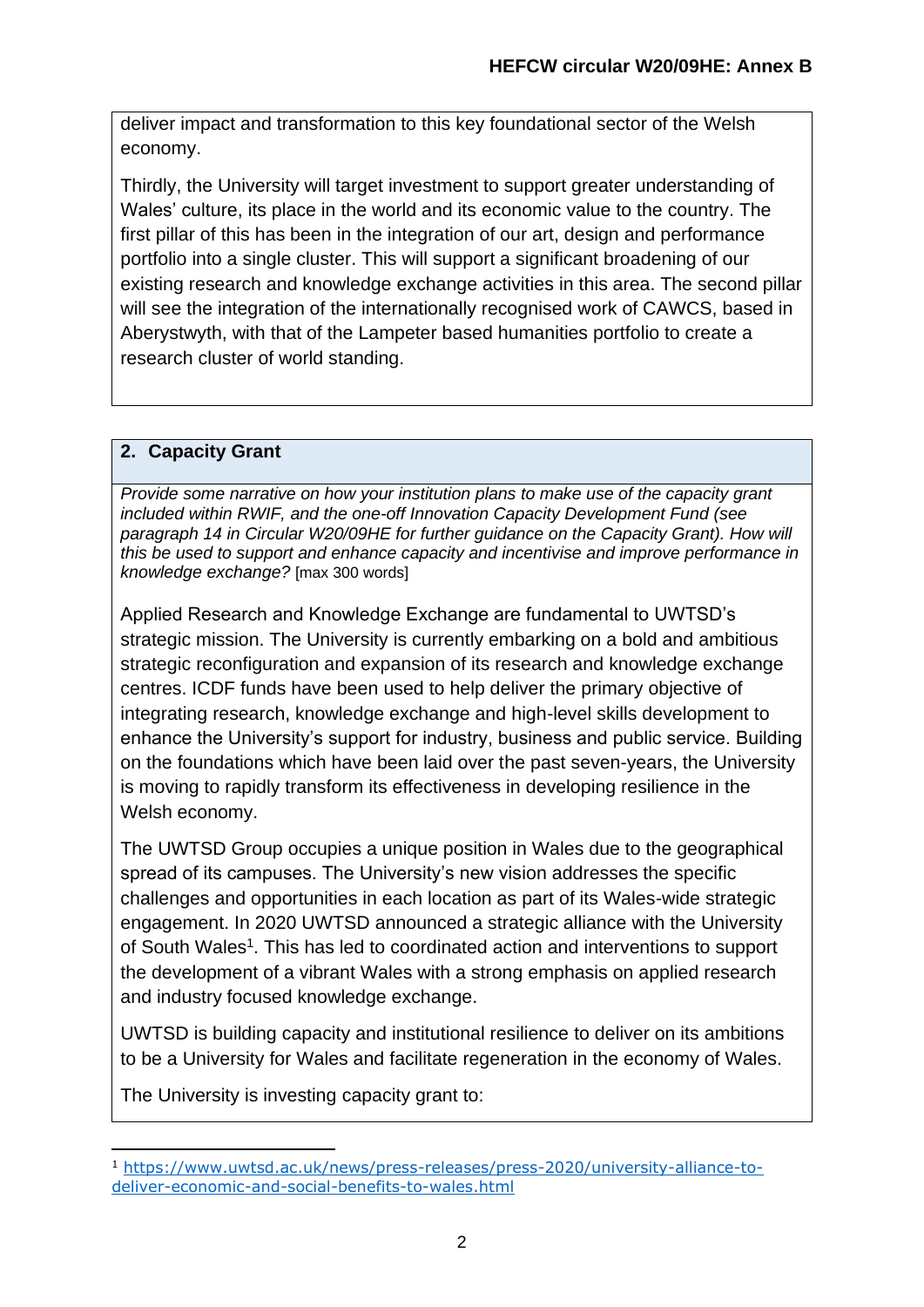- Deliver an ambitious commercialisation strategy supported by an integrated innovation cluster within the Wales Institute of Science & Art which brings together research, knowledge exchange and high-level skills training. This builds upon HEFCW capital funding for:
	- o Smart Manufacturing,
	- o Low Emission Vehicles,
	- o Net Zero/Retrofit,
	- o Timber Technology;
- Expand its new Institute for Sustainable Practice, Innovation, Research and Enterprise to focus research and knowledge exchange activities to deliver increased research and commercial income through engagement with industry and the public sector;
- Drive forward focused plans for each campus, developed in partnership with local authorities and other key stakeholders, to ensure the University's civic engagement is aligned with clearly identified local challenges and opportunities.

## **Section B: Specific content**

## **3. Commercialisation / income generating activity**

*RWIF has been designed to incentivise and reward performance, particularly in terms of external income capture. Outline the direction of travel for the next three years which will support delivery of the KPIs outlined in 3.1. Provide details on key areas of investment and growth. Outline where RWIF will be used to add value to existing activities, or how it will support new developments. Further guidance on this section is available in Circular W20/09HE. Your response should be framed in terms of social and economic prosperity for Wales. [1000 words max]*

UWTSD is committed to providing a high-quality environment to enable research and knowledge exchange to thrive and to investing in areas of research strength to further develop its international profile. It has also pledged to nurture new research disciplines in targeted areas helping them build up critical mass, thereby expanding the University's delivery of research‐led teaching and knowledge exchange. Focused research therefore forms a foundation for the University's innovation, enterprise and commercialisation activities.

UWTSD's Strategic Plan priority two states that the University will, **"Maximise opportunities for all staff and learners to engage in scholarship, professional practice, applied research and commercialisation activities"**. Under its substrategy for Enterprise and Commercialisation the activities provided by the University Group may be broadly categorised into five areas:

- 1. Knowledge Exchange activity
- 2. Applied Research activity
- 3. Intellectual Property exploitation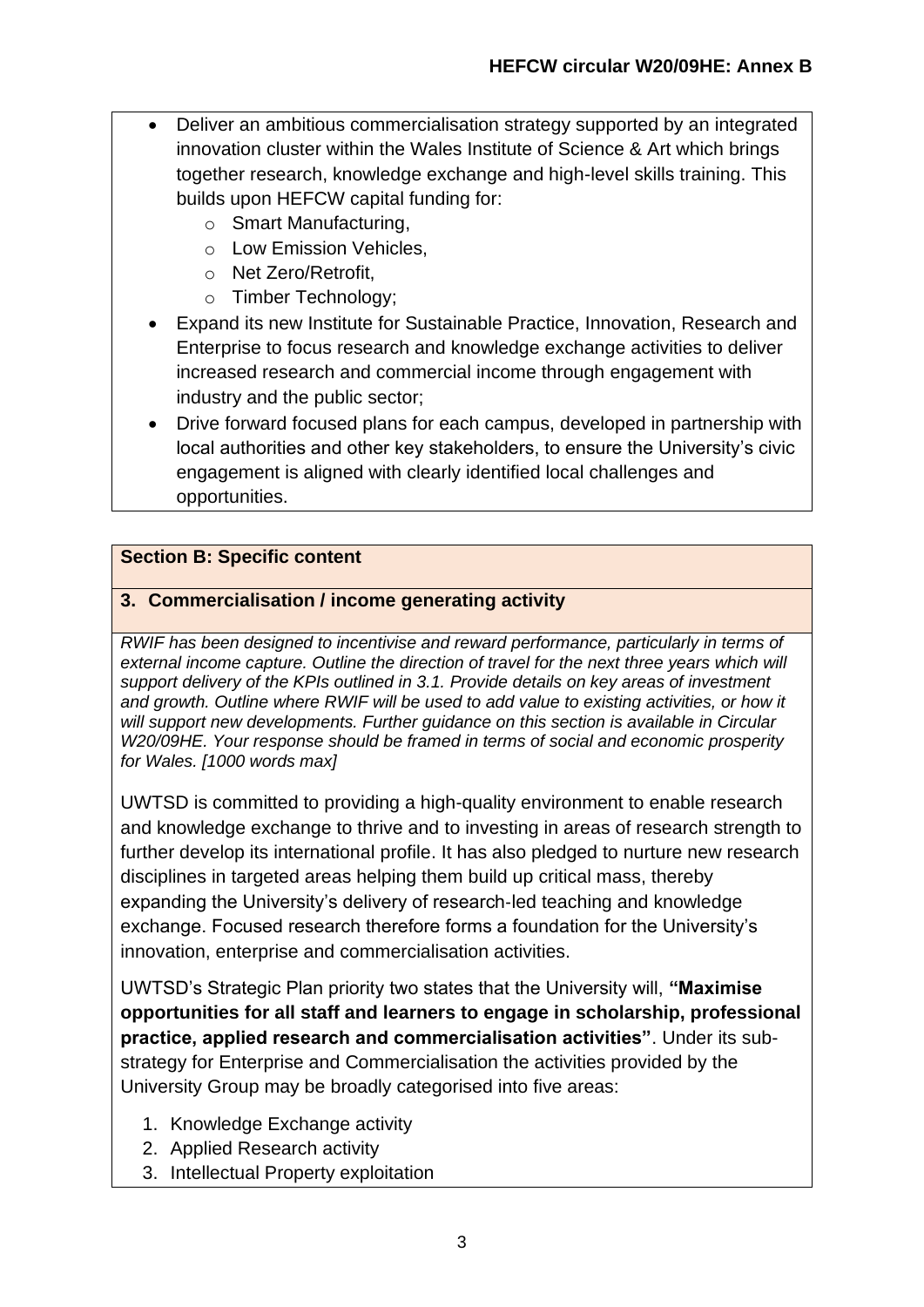- 4. Teaching & Training (Non-core)
- 5. Commercial & Technical Services

Given the uncertainty arising from Brexit and Covid-19 setting specific numerical targets for growth would be something of a lottery. The University will work with partners in HEFCW, Local and Welsh Government to evolve its detailed targets as the current pandemic unfolds. However, the University has ambition and a clear vision for the direction of travel with identified short and medium-term goals.

Shorter term (achievable within the first two years)

- Implement a clear focus on sustainable and green approaches to digital technology, science, creative industries, engineering and the arts in line with the Wellbeing Goals and Ways of Working;
- Facilitate greater collaboration/co-production between enterprises (MNEs, SMEs, start-ups/ spin outs), the University, civic institutions and community groups;
- Build closer links with key major industries and the local SME sector built upon recognised areas of strength such as the Advanced Engineering & Manufacturing Skills Academy, CBM and MADE;
- Expand the University's unique partnership with the world leading Non-Destructive Testing cluster which exists in the Swansea region;
- Introduce a new curriculum linked to the University's Enterprise Pathway to increase spinouts and commercialisation of IP;
- Roll out a new Customer Relationship Management (CRM) system to improve integration and focus of the University's industry engagement.

Medium term (achievable within approximately three to five years)

- Complete the development of a new 'Innovation Matrix' building in SA1 Swansea Waterfront as part UWTSD's commitment to the transformation of Swansea as a 'Digital City' part funded by the Swansea Bay City Deal;
- More sustainable graduate start-ups/spinouts;
- More businesses accessing financial support (SMART, KTPs);
- Design thinking and application through ideas/technology becomes more embedded across industry sectors;
- Increased specialisation in key sectors.

Currently the University has significant pockets of strength across its campuses and Academic Institutes. These have delivered positive outcomes as evidenced in HE-BCI returns, league table positions and REF submissions.

RWIF funding is being targeted to build the necessary critical mass to deliver transformational change to the region and nationally to Wales as a whole. The ambition of the University is to bring about a fundamental shift in this position. Aligning with Regional Economic Development Framework, the Swansea Bay City Deal, Research, and Innovation: The Vision for Wales and the Welsh Government's Programme for Government 2021 to 2026 (updated 7<sup>th</sup> December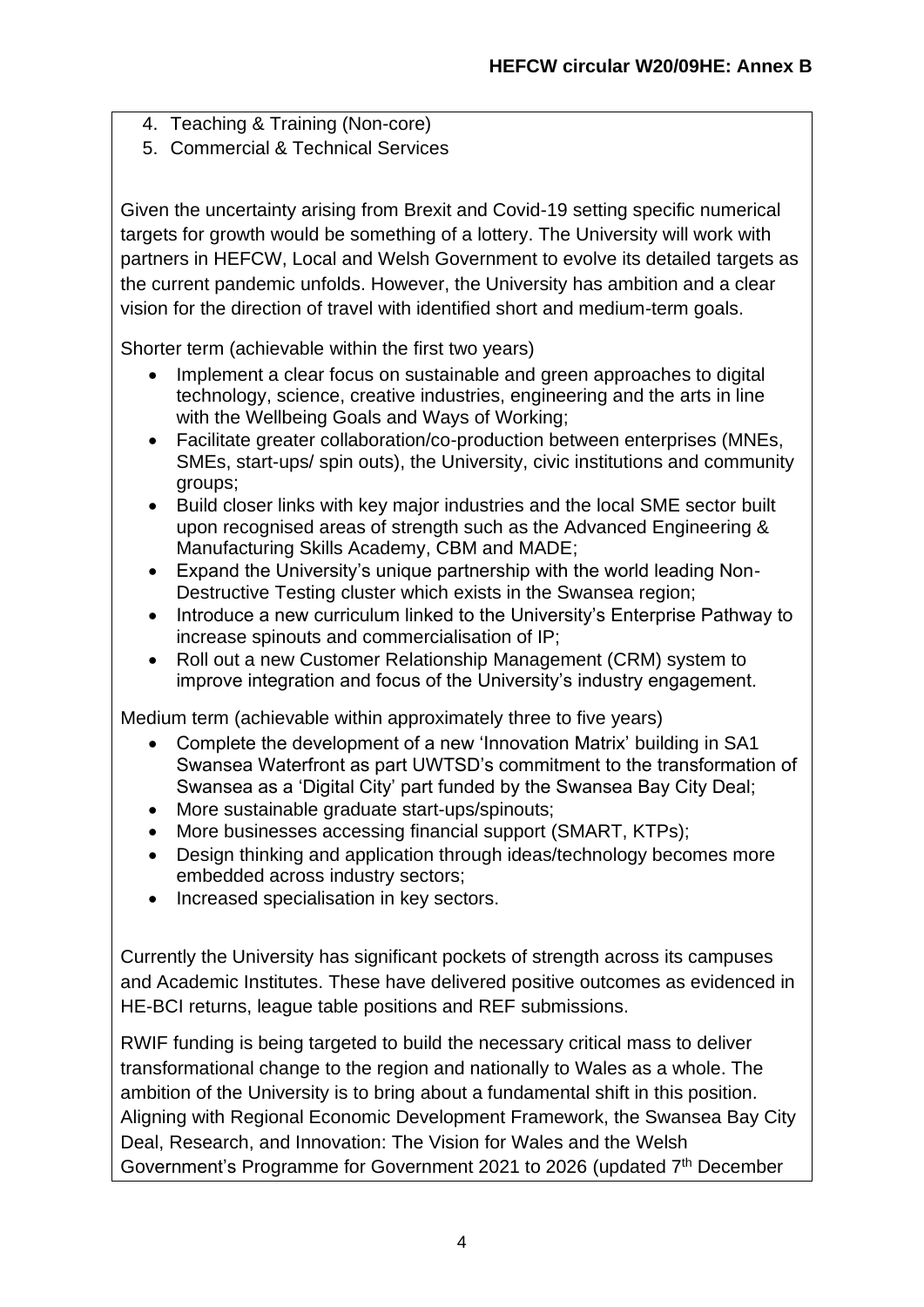2021). Taking HEFCW's four thematic pillars of: excellence, place, innovation and collaboration as foundations upon which to build, UWTSD has clustered its current research and commercialisation centres and is committed to working with the **Wales Innovation Network** to further strengthen the University's ability to secure additional income through research and commercial activity.

- Artificial Intelligence & Data (including *Automation, Artificial Intelligence, Digitalisation, Innovation and Skills)* e.g.
	- o **Advanced Manufacturing and Skills Academy**
	- o Centre for Batch Manufacturing (CBM)<sup>2</sup>
	- o Advanced Design & Engineering (MADE)<sup>3</sup>
	- o Smart Manufacturing
	- o Wales Institute for Digital Information (WIDI)
- Ageing Society, Health and Wellbeing e.g.
	- o **Assistive Technologies Innovation Centre (ATiC)<sup>4</sup>**
	- o Cerebra Innovation Centre (CIC)<sup>5</sup>
	- o Wales Academy for Health and Physical Literacy (WAHPL)<sup>6</sup>
	- o Psychological Evaluation and Research Consultancy Hub (PERCH)<sup>7</sup>
- Clean Growth (including *Decarbonisation and Climate Change)* e.g.
	- o **INSPIRE**
	- o Construction Wales Innovation Centre (CWIC)<sup>8</sup>
	- o Timber Technology
	- o Net Zero/Retrofit
- Future of Mobility e.g.

## o **Automotive Engineering**

- o Automotive and Transport Design
- o Low Emission Vehicles

[physical-literacy/](https://www.uwtsd.ac.uk/research/education-communities/wales-institute-for-physical-literacy/)

<sup>2</sup> <https://www.cbmwales.co.uk/about/>

<sup>3</sup> [https://www.madecymru.co.uk](https://www.madecymru.co.uk/)

<sup>4</sup> <https://www.uwtsd.ac.uk/atic/>

<sup>5</sup> <https://cerebra.org.uk/get-advice-support/cerebra-innovation-centre/>

<sup>6</sup> [https://www.uwtsd.ac.uk/research/education-communities/wales-institute-for-](https://www.uwtsd.ac.uk/research/education-communities/wales-institute-for-physical-literacy/)

<sup>7</sup> <https://www.uwtsd.ac.uk/perch/>

<sup>8</sup> [https://cwic.wales](https://cwic.wales/)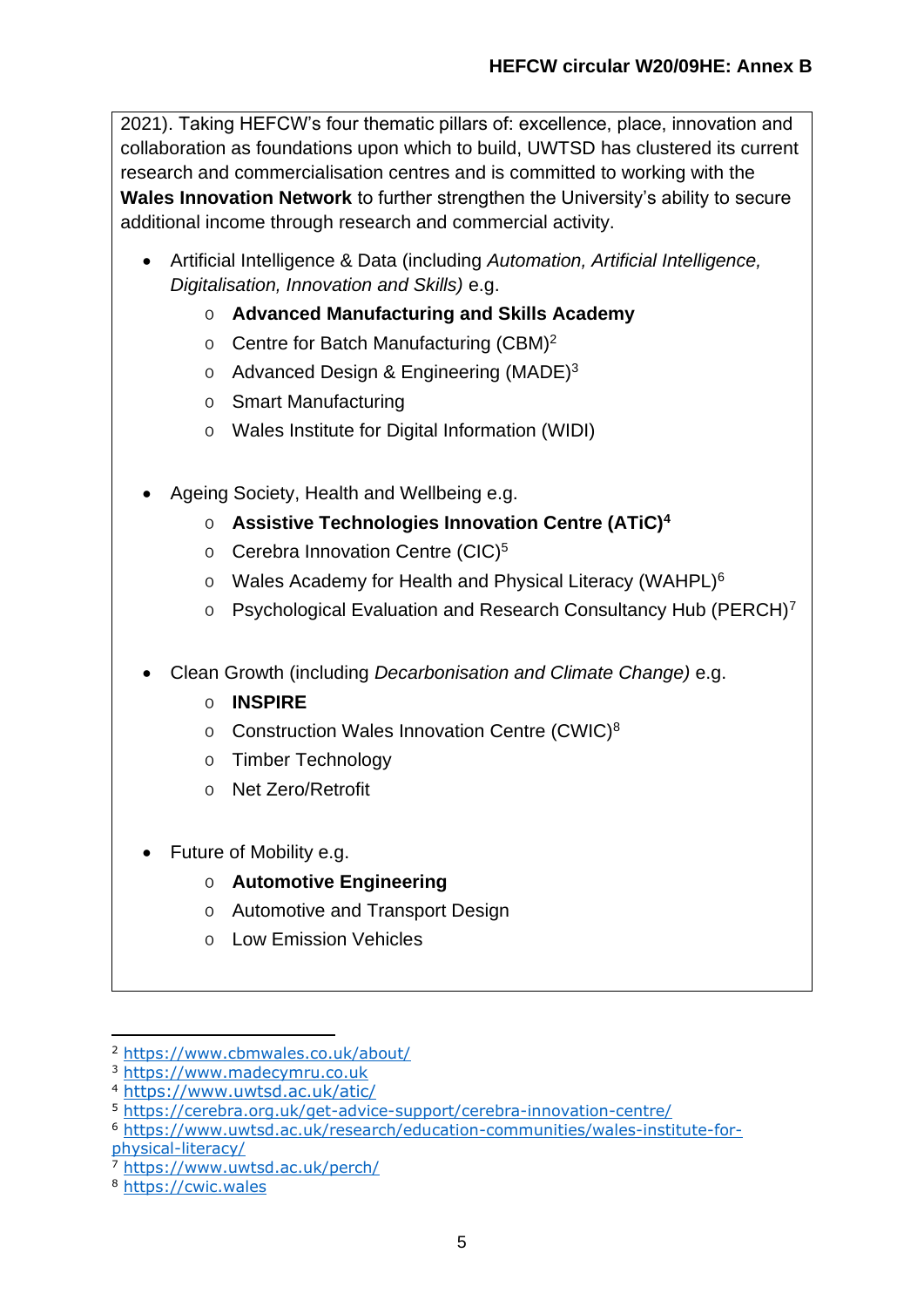These will be supported by strengthening the core **INSPIRE** team at the University. The development will be underpinned by the work of the **International Institute for Creative Entrepreneurship Development (IICED). <sup>9</sup>** Support will also be given to clustering initiatives to create critical mass to address identified needs in the Foundation Economy as evidenced by the food initiative in Carmarthenshire and the Catalyst<sup>10</sup> Interreg project.

The new vision is of an eco-system for innovation and commercialisation with a clear focus on sustainable, carbon neutral approaches to digital technology, science, creative industries, engineering and the arts that will adopt best international practice including those identified by the EU to:

- support existing enterprises;
- develop new knowledge-driven enterprises;
- further sustainable practice; and
- spark social innovations.

The strategy will support delivery of the KPIs outlined in 3.1 by embedding commercialisation and entrepreneurship in the core curriculum. Incentivisation will be provided to staff and students to engage in enterprise activities by delivering external opportunities to stretch and challenge their research or learning experience.

# *RWIF Support for Commercialisation*

RWIF will be invested to build capacity and add value to the work of existing research and knowledge exchange centres by investing in and supporting their longer-term transition to commercial viability by:

- Strengthening the reporting and recording of business and community engagement;
- Strengthening the **Project Development Team** to provide additional capacity to target new external sources of funding through grants and commercial contracts;
- Strengthen the capacity and connectivity of the **Business Engagement Team** to enhance external industry support through collaborative research, consultancy, knowledge transfer, training and CPD;
- Growing the number of SMART Partnerships;
- Growing the number of Knowledge Transfer Partnerships;
- Working with existing EU funded project teams to identify alternative funding sources and to maintain pan-European strategic partnerships.

<sup>9</sup> <https://www.uwtsd.ac.uk/iiced/>

<sup>10</sup> [https://www.uwtsd.ac.uk/research/art-and-design-research/creative-industries](https://www.uwtsd.ac.uk/research/art-and-design-research/creative-industries-research--innovation-centre/catalyst/)[research--innovation-centre/catalyst/](https://www.uwtsd.ac.uk/research/art-and-design-research/creative-industries-research--innovation-centre/catalyst/)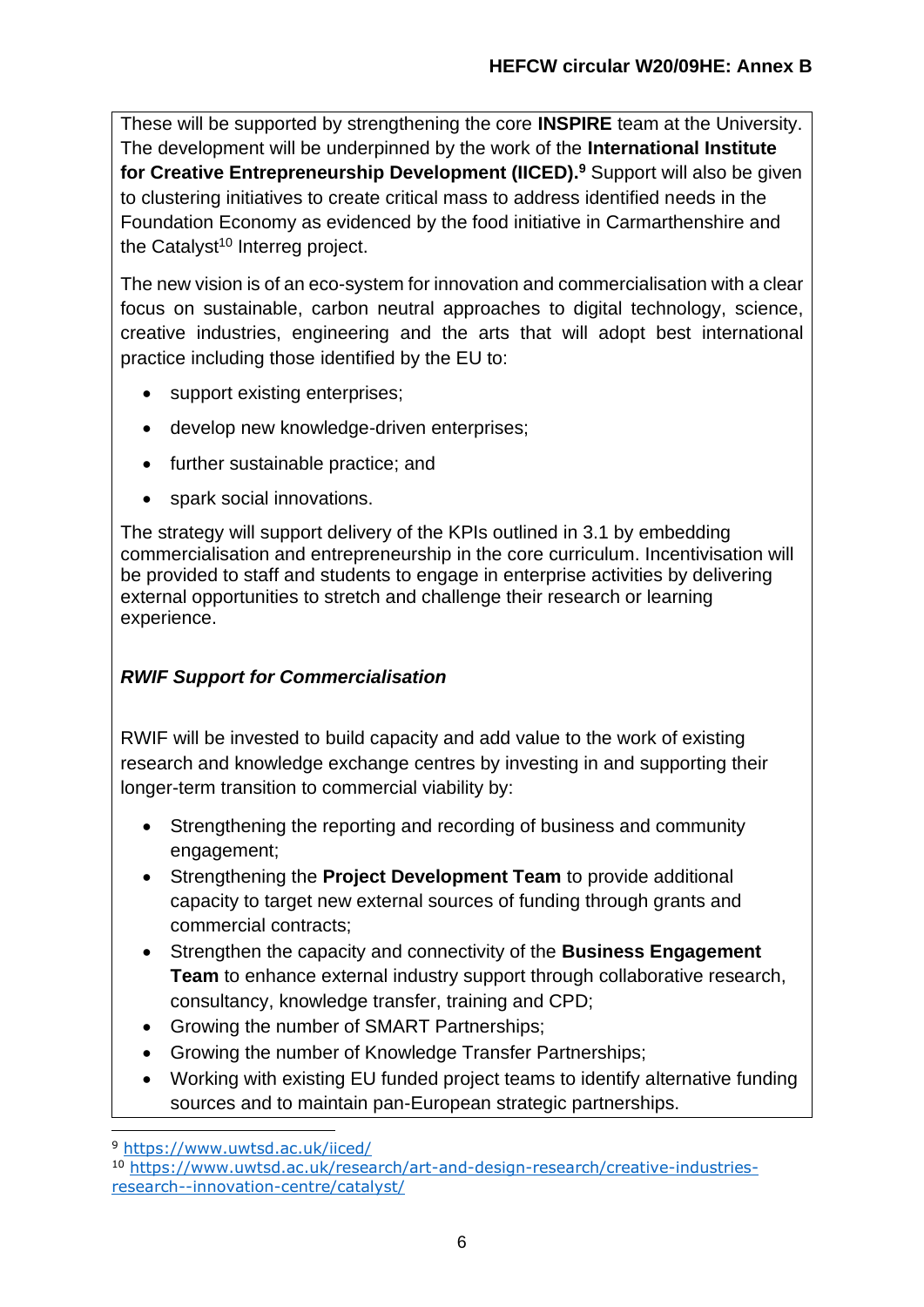## **3.1 Provide details of your institution's strategic KPIs for commercialisation and income generating activity:**

The University's 2017-2022 Strategic Plan identifies commercialisation and income generation as a key priority. Strategic Priority two states, "Maximise opportunities for all staff and learners to engage in scholarship, professional practice, **applied research and commercialisation activities**". This is enshrined in the University's vision to enhance employability and creativity, by offering educational programmes that develop entrepreneurial and creative skills, enabling learners to have the best opportunities to gain employment and to contribute to the prosperity of their communities. These values are embedded in the core curriculum across all programmes. Through collaboration and strategic relationships, the University works with others to provide educational and commercial opportunities for staff and students. The measures of success are identified as:

- The implementation of new strategies for research, applied research and commercialisation;
- An increase in income from research and commercialisation activities.

The University undertakes annual reviews of the strategy and associated substrategies. Progress is assessed against the following key performance indicators:

- KPI 5: Pure and Applied Research
- KPI 8: Teaching and Learning

Underpinning these high level KPIs are a set of focused KPIs for Enterprise and Commercialisation across the UWTSD Group:

- 1. Establish and maintain a professional, client focussed, commercial infrastructure across the group, ensuring consistency of client engagement.
- 2. Develop and maintain an ethos of enterprise amongst the staff and students of the Group to recognise and exploit intellectual assets and to deliver innovative solutions to commercial clients.
- 3. Invest in and develop capital equipment and resources to be commercially accessible to clients, on demand.
- 4. Continually drive-up income generated by enterprise and commercialisation activity to increase diversification and ensure group sustainability
- 5. Establish and maintain value adding partnerships across all sectors within the footprint of the group.
- 6. Maintain rigour in quality assurance, fiscal and governance systems of activity to safeguard the reputation and financial viability of the Group.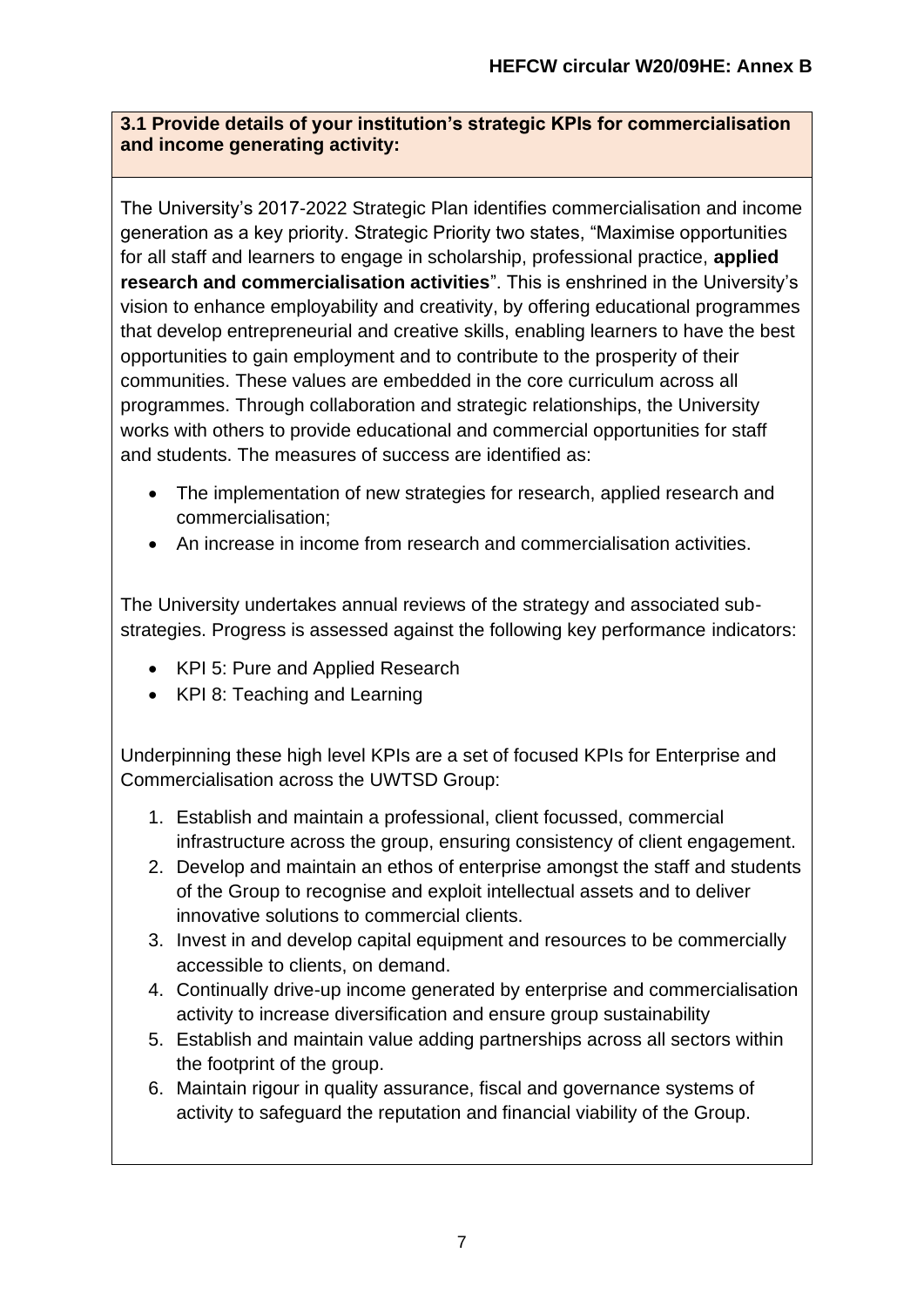The University's has ambitious plans to grow its commercial framework linked to the specific needs of industry in each of our campus locations. These ambitions are tempered by the ongoing Covid-19 pandemic. Consequently, targets have been adjusted to reflect current realities. In the short term it continues to present challenges for many businesses in the engineering and manufacturing sector. In the medium to long term, as the economy transitions to the new post-Covid and post-Brexit landscape, it will provide significant growth in the demand for CPD, SMART Partnerships and KTPs. The University will support the increase of SMART partnerships target by establishing placements for graduates as a stepping stone to inclusion in a SMART partnership. Through targeted interventions the University aims to deliver:

- An increase in SMART Partnerships to 6 per year over three years
- An increase in Knowledge Transfer Partnerships (KTPs) to 9 over three years

Working with the University of South Wales UWTSD will develop joint initiatives to grow the number of active KTPs, SMART Partnerships and wider CPD opportunities.

Outcomes are reported against National Measures and in the case of commercialisation returned as part of the annual HE-BCI report.

The University welcomes the development of the Wales Innovation Network which will further strengthen the University's ability to attract additional income through research and commercial activity.

As this stage it is not possible to define specific UWTSD KPIs in relation to WIN. Through conversations with VCs, PVCs and HEFCW, there is agreement that the performance measurement of WIN will include:

- **A material uplift in research and innovation income to the Welsh sector resulting from bids supported by the Wales Innovation Network.** The Network will aim to secure an additional £30m to Welsh institutions over the initial three-year period.
- **To achieve this, as a KPI the Network will aim to support a number of bids over the three-year period which total a minimum of £30m.**
- Finally, we would anticipate that at the two and three year points the initiative will **produce reports for the WIN Board, in partnership with participating institutions, outlining the bids developed with the sector including the number of partners in each bid**. These reports would reflect overall progress including relationship building with UKRI, industry and business. These reports may also outline the performance of the top line KPIs at a regional level to consider how the benefits of WIN have been felt across Wales and institutions.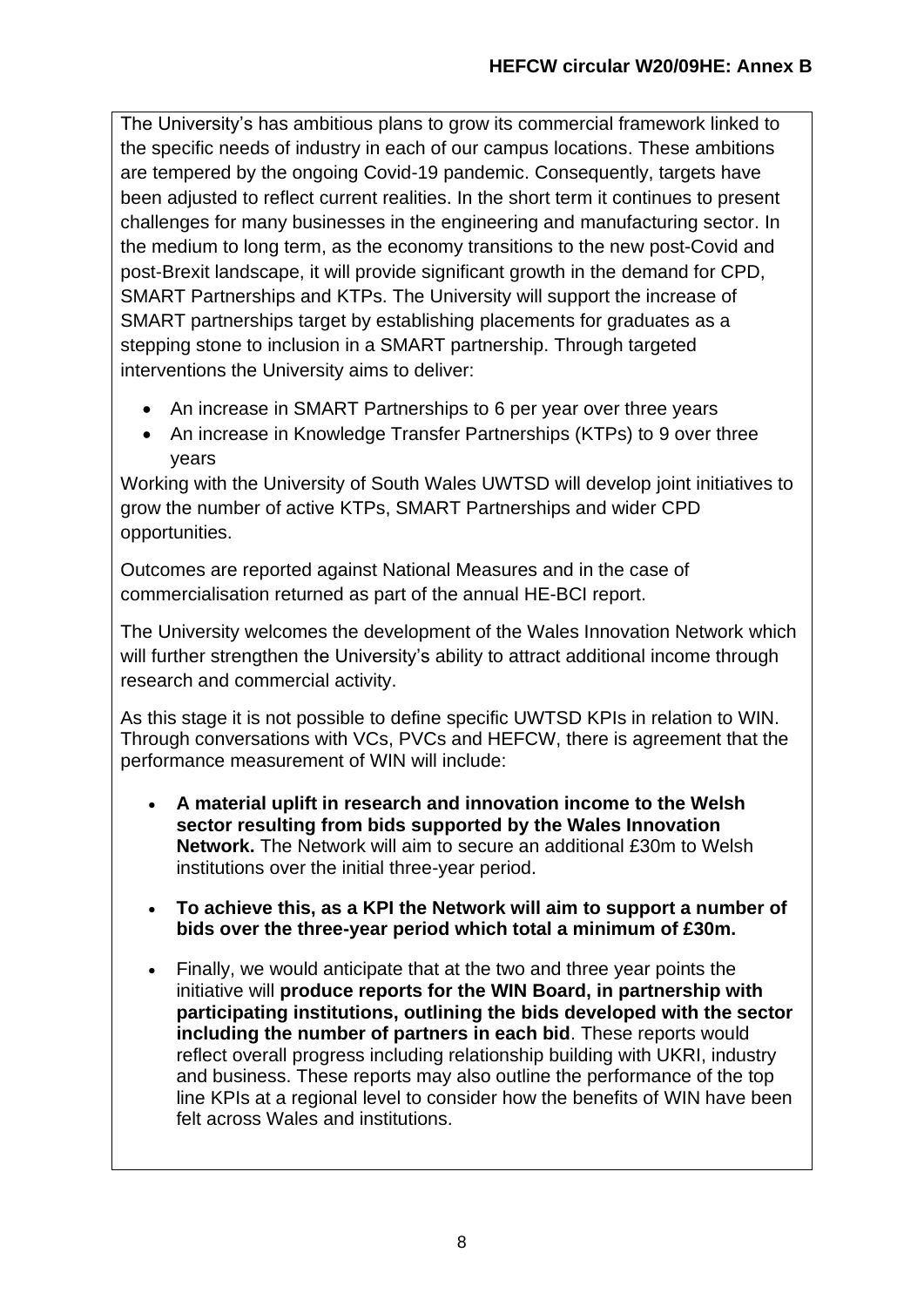#### **3.2 How will your strategic approach in this area align with HEFCW's [Research and Innovation: the Vision for Wales?](https://www.hefcw.ac.uk/documents/publications/hefcw_reports_and_statistics/Research%20and%20Innovation%20the%20vision%20for%20Wales%20English.pdf) Select the pillars supported:**

☒ Excellence

☒ Place

☒ Innovation

☒ Collaboration

**3.3 How do your strategic ambitions for commercialisation and income generating activity support the Vision's goals, milestones and ambitions?** 

[Max 250 words]

Given the impact of Covid-19 the University has had to adapt its short and medium-term objectives. However, it remains committed to its long-term strategic vision. That vision, articulated in the institutional strategic plan and embodied in the **UWTSD Group Enterprise and Commercialisation Strategy**, is aligned with HEFCW's vision for Wales.

Income from enterprise and commercialisation is going to be critical to sustaining the University Group. Income from the core activity of teaching and learning will be under pressure as future learners look to follow alternative paths. Research funding will be similarly challenging with increasing competition and diminishing availability.

UWTSD is building a new commercial offer underpinned by a solid applied research base with areas such as ATiC, NDT and CBM recognised as being internationally excellent, resilient and sustainable. The University has outlined is ambitions for building and strengthening placemaking with a clear focus on partnership and cluster building across south, west and mid Wales. This is evidenced by its strong sense of civic responsibility and active engagement with local communities.

The strategy is to build upon UWTSD's strong record of industry partnerships to support the transformation of Wales' economy. In the short-term EU structural funds will continue to be drawn down during the transition phase but as the UK transitions to third country association status income levels will drop. The University will therefore seek to capitalise on its potential for commercial income generation. With the anticipated post-covid economic downturn, industry, business and employers will require support for R&D, continuous professional development and training of staff.

In recent years the University has built strong bilateral relationships with university partners across Europe as well as Wales. Collaboration across a range of disciplines such as enterprise, tourism and food, life-science and art and design have been established with key partners. Many of these are seen as foundational to the Welsh economy.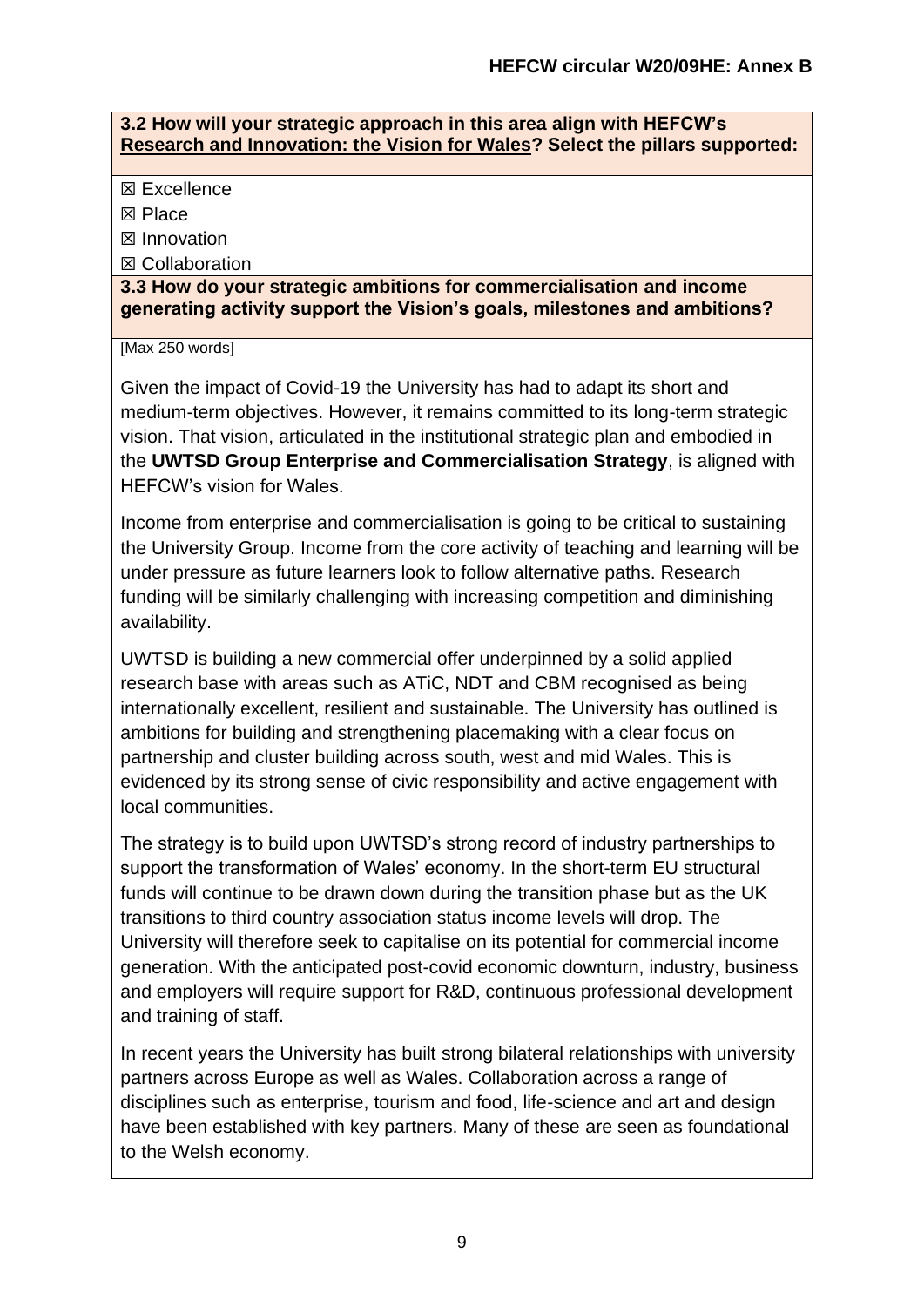Significant collaborations in Wales include Accelerate, Astute 2020 and the Awen Institute. International partnerships include EntreComp, AHEH, Craft Hub and UK-China Care Design Research Partnership.

## **4. New business growth and skills support**

*Outline the support you intend to provide for new start-ups, spin-offs, and meeting the targets of schemes such as the WG's Youth Entrepreneurship Programme. Provide information on where RWIF will add value to existing activities, and where it allows you to invest in further growth. Further guidance on this section is available in Circular W20/09HE.*

*Your response should be framed in terms of social and economic prosperity for Wales.*  [1000 words max]

Entrepreneurship is embedded throughout the institutional Strategic Plan and is closely tied to graduate employment, high-level skills and partnership agendas which feature within the four strategic priorities of the University. Under the fourth priority, 'A University for Wales', the University aims to 'contribute to the prosperity, security and resilience of Wales through the promotion of creative skills, entrepreneurship and tech hubs, and through supporting graduates to start their own businesses'.

The plan places a great emphasis on strategic partnerships based on meeting place-based, higher-level skills needed by industry and employers. In the context of UWTSD this means that the University is actively engaged in delivering support for new business development across south, west and mid Wales and working with staff and students in both FE and HE across the UWTSD Group.

Currently the University is delivering a very successful programme of activities funded by the Welsh Government's **Youth Entrepreneurship fund**. The University has set a target of supporting **90** new business starts over the threeyear grant funding period. RWIF funding would be targeted to furthering the work to deliver ongoing and sustainable growth in new start-ups in-line with HEFCW National Measures.

The University's enterprise strategy is focused on building the capacity of staff and teams across the University's academic institutes. The strategy is led strategically by the PVC Skills and Lifelong Learning, and operationally by the University's Enterprise Manager (EM). The EM is responsible for driving the Youth Entrepreneurship Agenda, connecting the eco-system and building capacity and empowering others to deliver entrepreneurship.

The EM coordinates the work of the Academic Champions of Enterprise (ACEs) across each of the University's three Academic Institutes. Existing funding supports Associate Champions and interns to assist the ACE network in their role of taking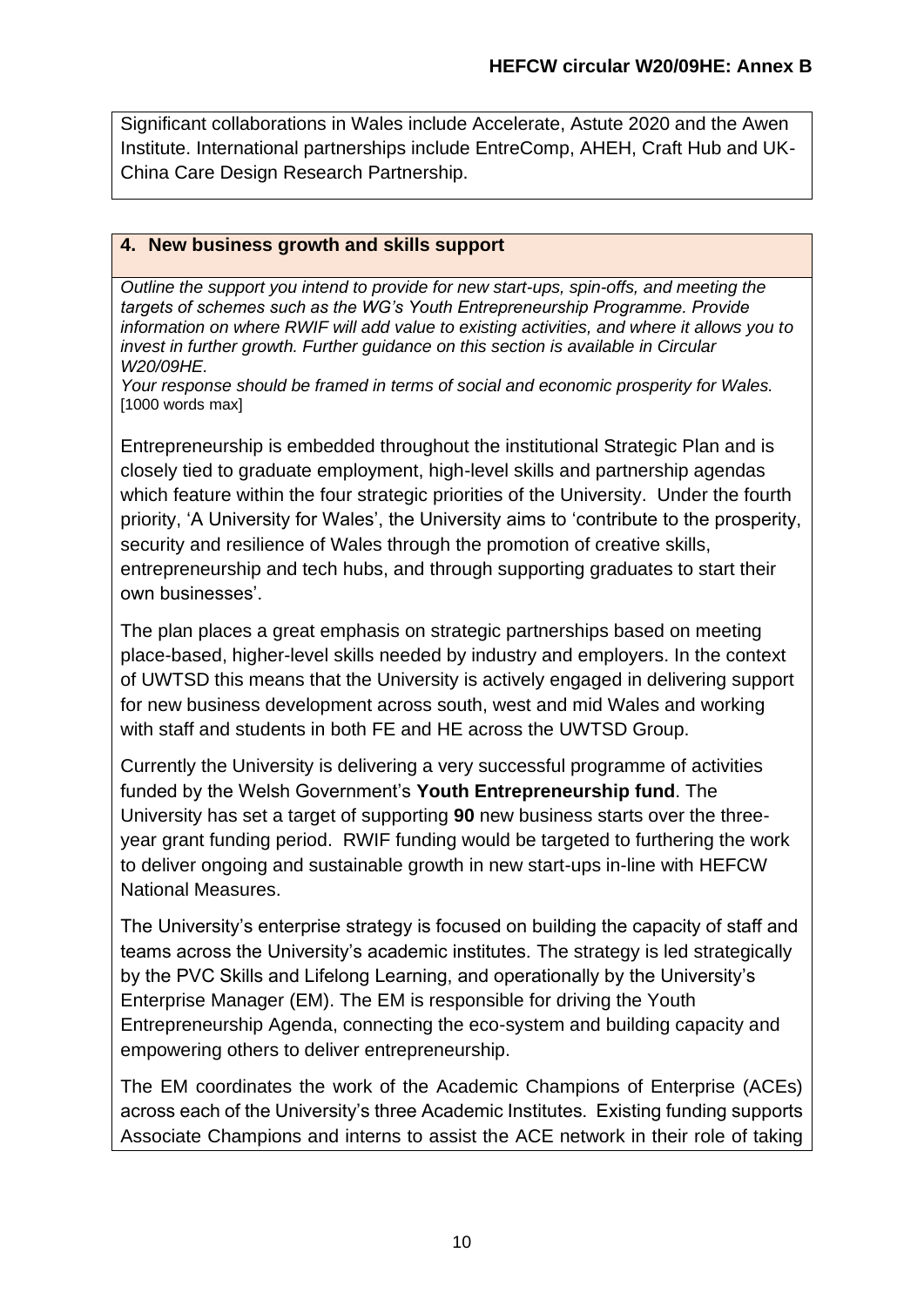forward the entrepreneurship agenda within their respective academic schools and centres.

RWIF funding will build upon the success of the ACE network by increasing capacity to deliver workshops and boot-camps to stimulate graduate start-ups. Funding will be provided to buy out ACEs to engage more effectively with the EC and other key officers. Mirroring the successful model developed elsewhere in the University to boost Welsh medium programmes the University plans to recruit a number of recent graduates to act as Graduate Enterprise Mentors. These would support the ACEs and act as a bridge to the student body whilst they develop their own businesses.

The ACE network acts as a catalyst, engaging additional academic staff to act as 'associate' champions who will be able to access CPD for accreditation in the same way that the University encourages membership of the Higher Education Academy. Whilst CPD will be concentrated towards these champions, the existing CPD aimed at embedding entrepreneurial education will continue, via our staff development unit and the learning enhancement unit. These champions, via the core support of the EC, will engage with external stakeholders and seek to leverage private sector support.

In the context of new business growth and skills support RWIF will be used to increase student and staff participation in entrepreneurship workshops to increase start-ups. However, in light of Covid-19 the University will target those sectors identified as part of the Foundational Economy in the Welsh Government's Programme for Government 2021 to 2026 (updated 7<sup>th</sup> December 2021). This will build upon our existing relationships with our alumni in these areas as well as providing support to all our students.

The University is building a strategic confederation of FE and HE partners to deliver a new vision for vocational education & training and translational research across Wales. The confederation will provide commercially relevant programmes which meet the needs of employers delivered through a network of regional hubs. This 'hub and spoke' approach to trans-regional partnership has been successfully adopted by CWIC (Construction Wales Innovation Centre). Drawing on international best practice, the University will consider the opportunities of establishing a similar model to Tknika in the Basque Region of Spain.

# *RWIF Support for New Business Growth and Skills Support*

RWIF will fund increased support for staff and/or student led ventures and IP commercialisation and facilitate the further development of the enterprise ecosystem at UWTSD by building communities of entrepreneurs. Strengthening our connections with alumni who have started successful businesses to inspire others and to support those graduates and alumni looking for support to start or grow their businesses.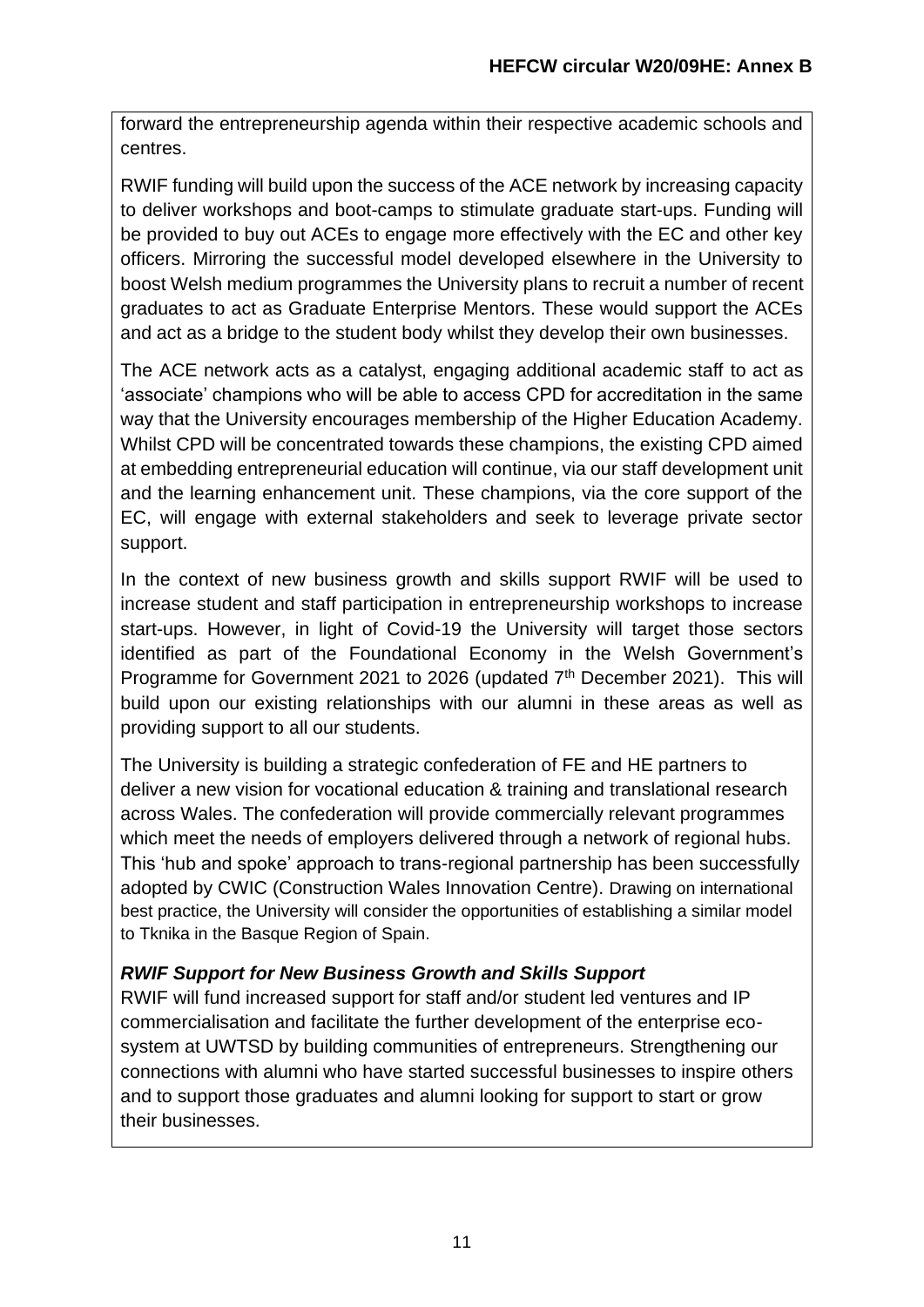In-line with this strategy the University is currently redesigning its curriculum in order to reflect the evolving nature of society within the context of global change. From October 2020 all students will study a structured series of common modules which will be embedded in every course across the University. Modules aimed at developing key life and entrepreneurial skills such as problem solving, critical thinking and team working will combine with discipline specific modules to ensure graduates are better prepared to face the challenges of the new digital world of work. By delivering such a curriculum model, the University will facilitate the development of a body of graduates who will have the skills to ask the right questions of themselves and others. Graduates will be empowered to take their ideas forward and gain the communication and lateral thinking skill sets to start-up and spin-out.

The University's Enterprise Team based in INSPIRE has supported these curriculum changes and will support this new common curriculum by signposting speakers, delivered with collaborative partners within the eco-system, providing access to funding sources and mentoring.

The University is committed to developing a Rural Enterprise Observatory in West Wales in support of the Mid and West Wales Growth Deal. The Observatory will build upon successful initiatives such as the LEADER Engagement Projects, 'Canolfan Tir Glas' in Lampeter and 'Yr Egin Digital and Creative Industries' in Carmarthen to deliver support for rural enterprise.

In Swansea RWIF will support the development of new incubation spaces in the city centre and SA1. The SA1 development will form part of the next phase of our City Deal engagement and involve the private sector. The city centre initiative will involve expanding the Creative Bubble in partnership with Swansea Business Improvement District. Creative Bubble is a flexible space which allows 'test trading' by running pop-up shops, galleries and events which encourage entrepreneurial thinking which leads to more start-ups. RWIF will also be used to fund a pilot Creative Bubble in Carmarthen and Lampeter to evaluate the potential for a more permanent offer.

RWIF funding is crucial in capacity building within the Enterprise Team. The additional capacity will support the delivery of enterprise and in establishing a **Customer Relationship Management (CRM)** system to manage and analyse new business opportunities. Support will also be provided to embed and encourage spin-out opportunities, commercialise research, raise awareness of IPR, foster greater integration between FE and HE collaboration across the UWTSD Group.

Ambitious growth targets (subject to annual review) will benchmark the impact of the strategy.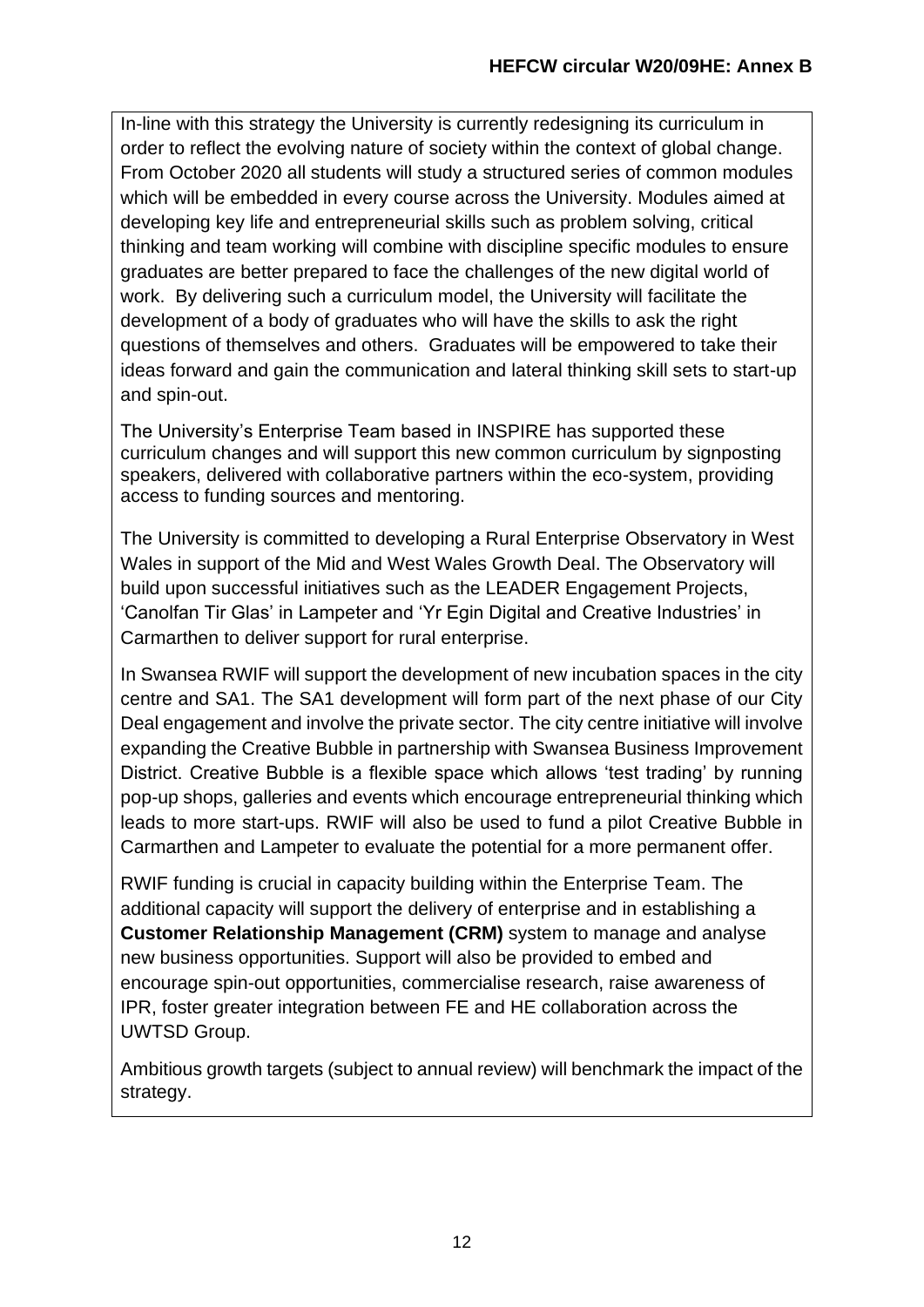| Engage:                                                                             |      |      |      |  |  |
|-------------------------------------------------------------------------------------|------|------|------|--|--|
| Number of students engaged in awareness raising activities                          |      |      |      |  |  |
| <b>Engage Target</b>                                                                | 2022 | 2023 | 2024 |  |  |
|                                                                                     | 3000 | 3000 | 3000 |  |  |
| Empower:                                                                            |      |      |      |  |  |
| Number of students participating in activities to increase entrepreneurial capacity |      |      |      |  |  |
| <b>Empower Target</b>                                                               | 2022 | 2023 | 2024 |  |  |
|                                                                                     | 300  | 300  | 300  |  |  |
| Equip:                                                                              |      |      |      |  |  |
| Number of students validating business ideas or test trading                        |      |      |      |  |  |
| Equip Target -                                                                      | 2022 | 2023 | 2024 |  |  |
| validating and testing<br>business ideas                                            | 100  | 100  | 100  |  |  |
| Equip:                                                                              |      |      |      |  |  |
| Number of students and graduates receiving support to start a business (pre-start   |      |      |      |  |  |
| support)                                                                            |      |      |      |  |  |
| Equip Target -<br>nurturing to start                                                | 2022 | 2023 | 2024 |  |  |
|                                                                                     |      |      |      |  |  |
|                                                                                     | 80   | 85   | 90   |  |  |
| Equip:                                                                              |      |      |      |  |  |
| Number of Businesses started                                                        |      |      |      |  |  |
| Equip Target -                                                                      | 2022 | 2023 | 2024 |  |  |
| businesses started                                                                  | 30   | 30   | 30   |  |  |

#### **growth and skills support**

The University's 2017-2022 Strategic Plan identifies Employability and creativity, by offering educational programmes that develop entrepreneurial and creative skills, enabling learners to have the best opportunities to gain employment and to contribute to the prosperity of their communities as a key priority. Strategic Priority one states, "Putting Learners First". Strategic Priority three identifies, "Creation of Opportunities through Partnerships". The measures of success are identified as:

- An increase in the number of learners progressing from further education to higher education within the UWTSD Group – Baseline 356, Target 375 (2020-  $21$ <sup>\*</sup>;
- An increase in the number of accredited programmes developed in collaboration with employers or in response to employer demand – No specific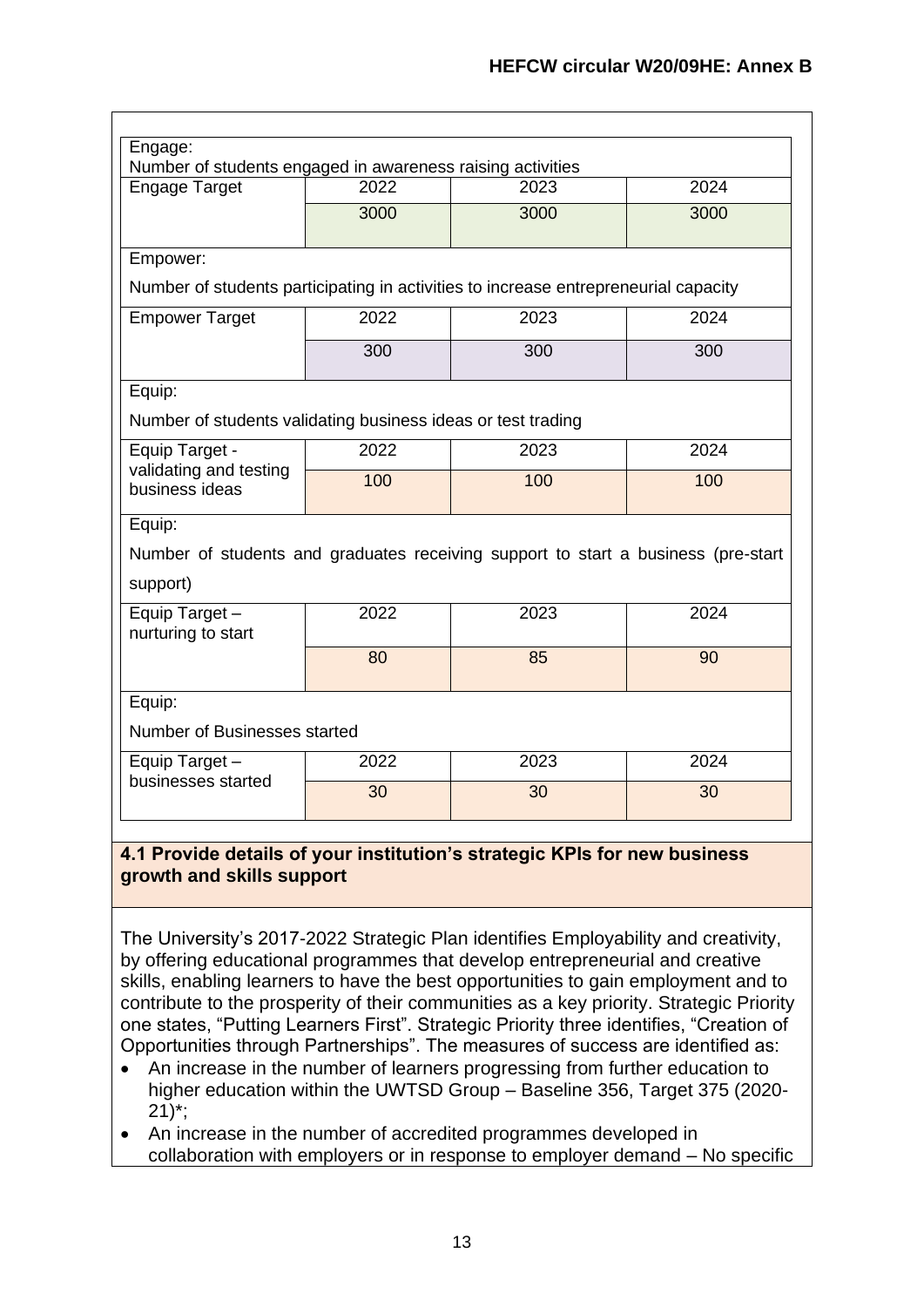target for the number of programmes has been set but the target of higher and degree apprenticeships linked to industry is set (see below)

- Enhanced work-based learning opportunities to build our learners' skills;
- An increase in the number of apprenticeships, including higher level apprenticeships, offered through the UWTSD Group - Baseline 379, Target 616 (2020-21)\*;
- Achievement of specific targets for the recruitment and continuation of underrepresented groups, including part-time undergraduate learners;
- Welsh-domiciled learners from identified deprived areas: Baseline 39.1%, Target 39.1% (2020-21);
- learners in receipt of the Disabled Students Allowance (DSA) Baseline 11.7%, Target 12.2% (2020-21)\*;
- Maintenance of the proportion of our learners who achieve a good honours degree in line with sector norms; - Baseline 69%
- Continuing improvement in our performance in The National Student Survey (NSS) and other satisfaction surveys;
- NSS Baseline 84.4%, Target 86.5% (2020-21)
- CUG Baseline 102nd (2018-19), Target 85th (2020-21);
- WhatUni 1st Courses and Lecturers in 2019 and 2020
- An improvement in our performance in the Destination of Leavers in Higher Education (DLHE) survey and other measures of graduate employment. The University is working hard to strengthen its performance in the new Graduate Outcomes Survey following the change in methodology from the former DLHE survey.
- Continued strong performance of Graduate start-ups still active which have survived at least three years has been achieved by systematically following up every graduate start-up; – Benchmark 413. Target 443 (2020-21)\*
- CPD total number of learner days delivered by UWTSD for continuing professional development and continuing education; - Benchmark 10,135, Target 10,000 (2020-21)\* (downgraded due to covid and Brexit uncertainty).

The University undertakes annual reviews of the strategy and associated substrategies. Progress is assessed against the following key performance indicators:

- KPI 2: Academic Profile and Market Position
- KPI 7: Student Experience

Outcomes are reported against National Measures and in the case of commercialisation returned as part of the annual HE-BCI report.

\*2020-21 Fee and Action Plan (Benchmark against 2017-18) Please note that finalisation and reporting of the 2020-21 data takes place in November 2021. Consequently, we are unable to update the targets for 2021-22. The University is committed to achieving year-on-year growth and maintaining its UK lead for graduate start-ups as recognised by HESA.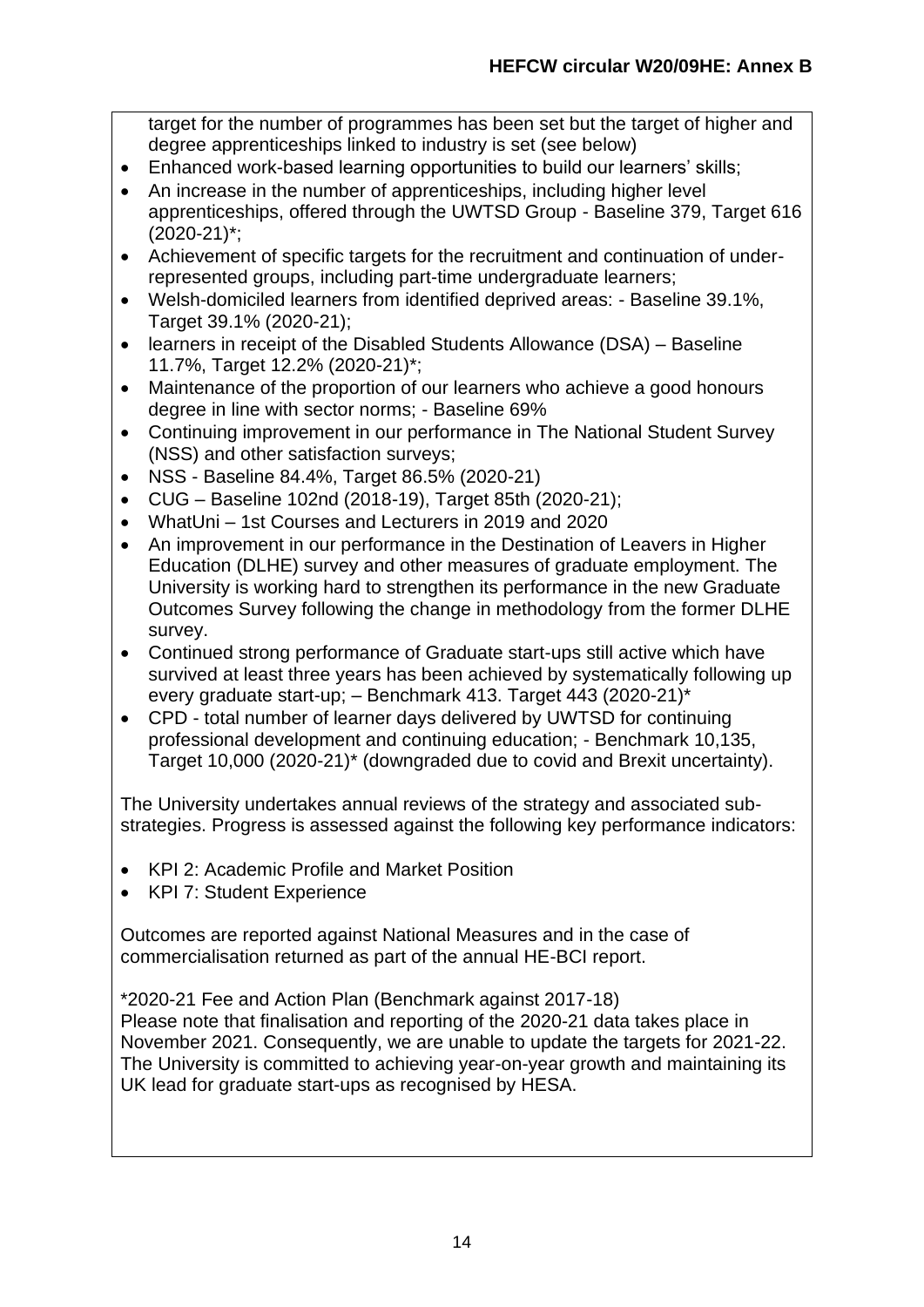#### **4.2 How will your strategic approach in this area align with HEFCW's [Research and Innovation: the Vision for Wales?](https://www.hefcw.ac.uk/documents/publications/hefcw_reports_and_statistics/Research%20and%20Innovation%20the%20vision%20for%20Wales%20English.pdf) Select the pillars supported:**

☒ Excellence

☒ Place

☒ Innovation

☒ Collaboration

**4.3 How do your strategic ambitions for new business growth and skills support the Vision's goals, milestones and ambitions?** 

[Max 250 words]

Given the impact of Covid-19 the University has had to adapt its short and medium-term objectives. However, it remains committed to its long-term strategic vision. That vision, articulated in the institutional strategic plan and embodied in the research and knowledge exchange strategy, is aligned with HEFCW's vision for Wales.

UWTSD is building an enterprise and entrepreneurship pathway which builds upon the work of the **International Institute for Creative Entrepreneurial Development** which is recognised for its pioneering work. The University has outlined is ambitions for building and strengthening placemaking with a clear focus on partnership and cluster building across south, west and mid Wales. This is evidenced by its strong sense of civic responsibility and active engagement with local communities and local authorities. The new strategy builds upon UWTSD's strong record of enterprise and start-up to support the transformation of Wales' economy.

Post-Brexit, the University has sought to build stronger bilateral and multilateral relationships with university partners across Europe as well as Wales. Collaborations such as DeuS and PORTALIS have helped shaped the strategy and ensure it meets the ambitions of HEFCW's vision for Wales. In 2021/22 the University plans to develop a collaborative partnership with  $T$ knika<sup>11</sup> in the Basque Region of Spain to develop closer links on vocational education and training as well as research and knowledge exchange projects.

Significant collaborations in Wales include Accelerate, Astute 2020 and Awen Institute. International partnerships include EntreComp, AHEH, Craft Hub and UK-China Care Design Research Partnership.

- UWTSD represented on national committees for research and innovation;
- The University is actively engaged with and supports Wales Higher Education Brussels;
- Increased HE-FE industrial collaborations across the UWTSD Group;
- A strong commitment to lifelong learning.

<sup>11</sup> https://tknika.eus/en/about-tknika/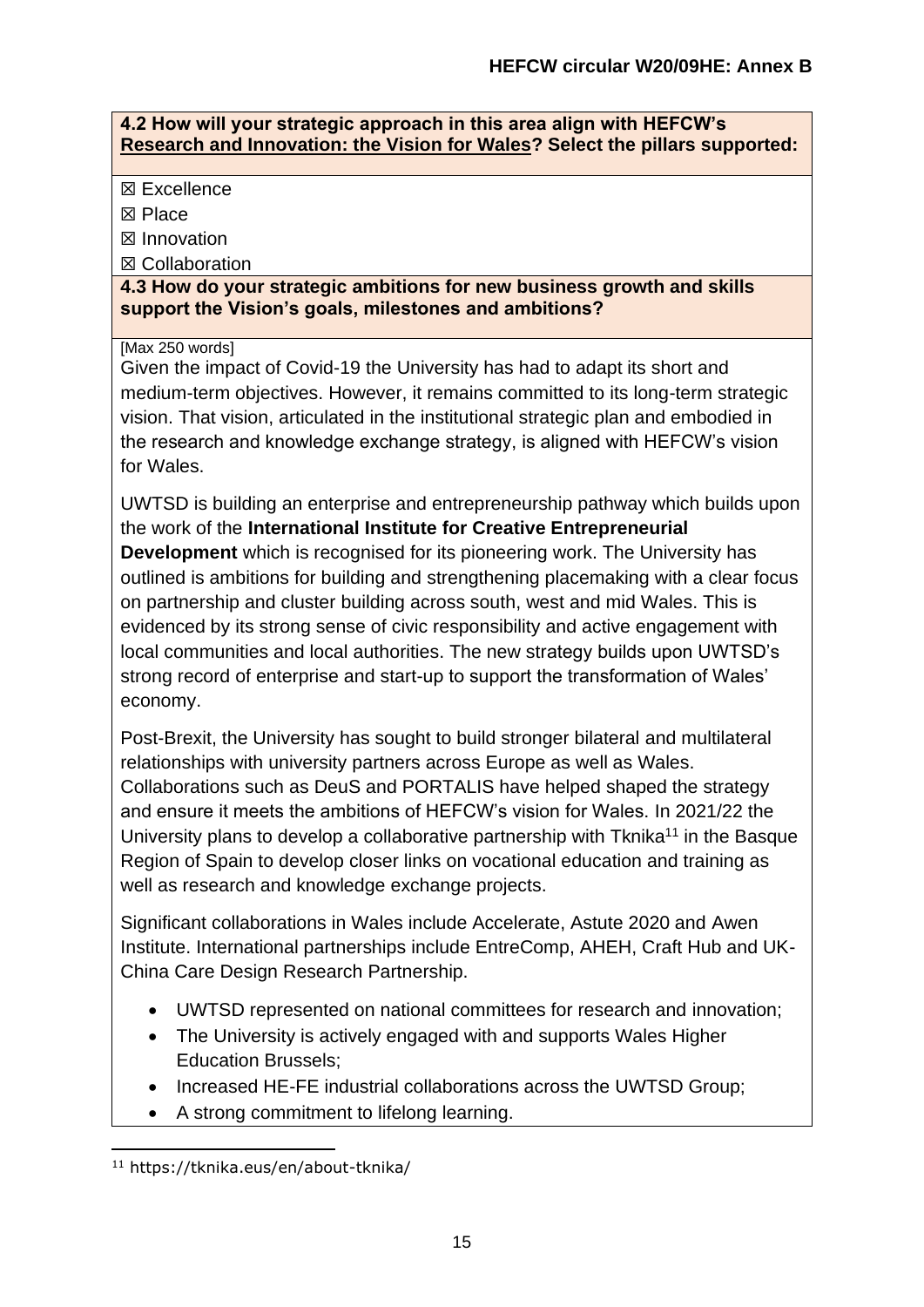## **5. Civic Mission and Public Engagement**

*Outline how RWIF will support continued or new activity across your communities. Placebased civic mission is broad, incorporating a vast range of activities including support within the community to meet the skills needs of industry, HE-FE partnerships in skills, innovation and engagement, public engagement through research, and meeting societal challenges. Support for the community within university premises for e.g. events, lectures etc, would also be a means of supporting civic mission. Further guidance on this section is available in Circular W20/09HE.*

*Your response should be framed in terms of social and economic prosperity for Wales.*  [1000 words max]

UWTSD was founded on the principles of local civic engagement. Each of our main campuses in Lampeter, Carmarthen and Swansea were founded on the principle of meeting the educational needs of their local communities. Today those principles are closely aligned to those of the Civic University Foundation. The Foundation's four themes of access & retention, the civic university, employability and global citizenship can be seen mirrored in the University's strategic priorities. UWTSD's goal of 'Putting Learners First' emphasises the vital Importance of inclusivity and opportunity, by removing barriers to participation and supporting people from all backgrounds and circumstances to fulfil their potential. The University is acutely aware of the importance of ensuring it fulfils the expectations of society in being a beacon of opportunity and equality.

UWTSD is committed to being a University *of* Wales and *for* Wales. Our unique history and geographical distribution means that the University has built strong relationships with local authorities in Ceredigion, Carmarthenshire, Swansea and Cardiff. The UWTSD Group brings together the University, Goleg Sir Gar and Coleg Ceredigion and close civic engagement with local communities in Llanelli, Ammanford and Aberystwyth as well as at the University's main campus locations. The University works with its Alumni Associations such as the Lampeter Society and other associated bodies such as the Old Dy'vorians in Swansea.

At the heart of the University's 2017-2022 Strategic Plan is a commitment to civic mission, to the public good of Wales, its culture, its heritage, its language, and to the prosperity and long-term health of its citizens. It is long accepted that the key to economic and social transformation lies in the 'quadruple helix' relationship between academia, government, industry and true partnership with civic society. In this context the University is committed to maintaining and expanding its partnerships with the communities it serves. Senior Officers of the University actively engage with public bodies, public services boards, regeneration partnerships and business improvement districts to maintain close connectivity with all levels of our communities.

As a reflection of this commitment, it has placed the Wellbeing of Future Generations (Wales) Act 2015 at the core of its planning and has ensured that its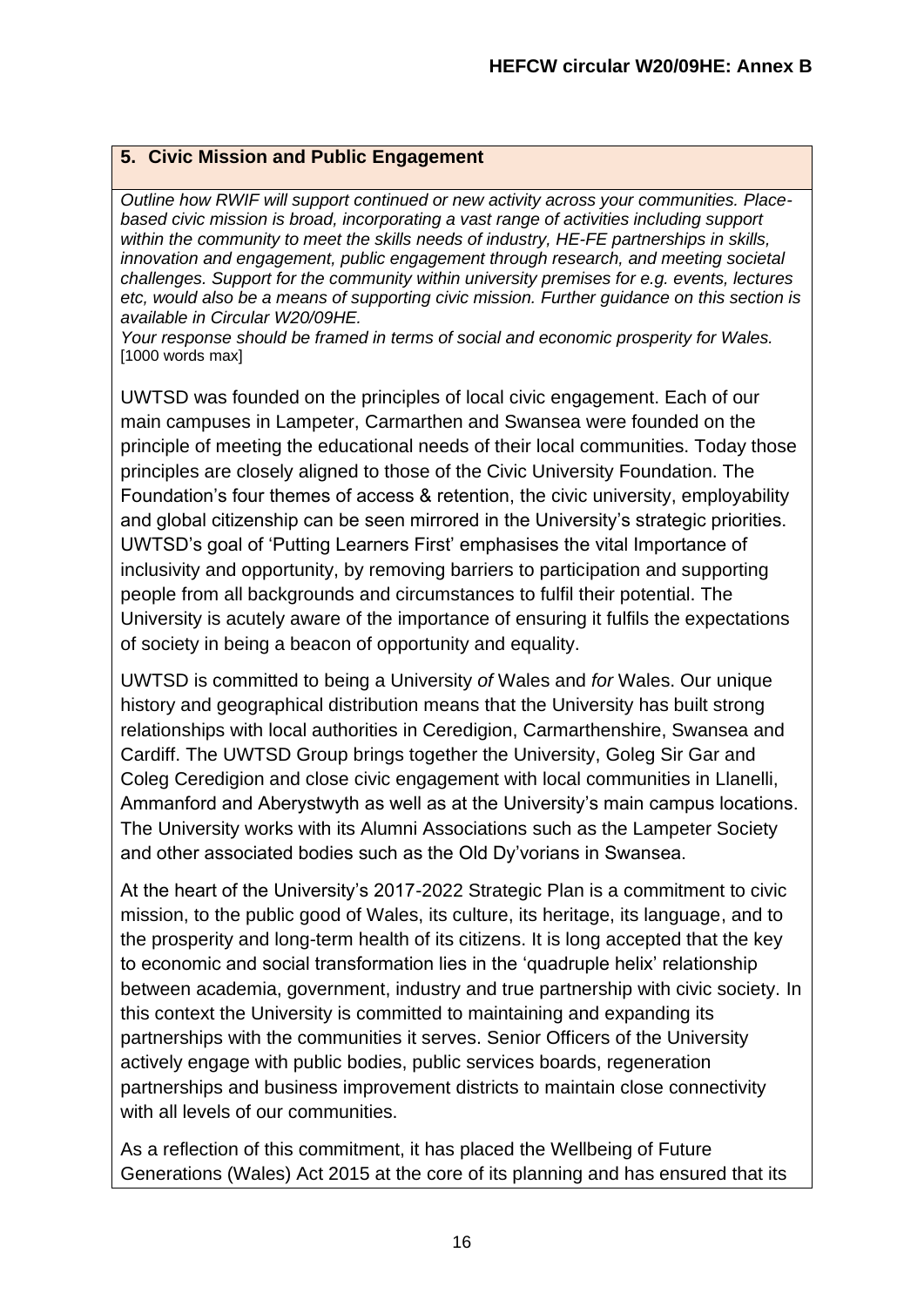aspirations are closely aligned with those expressed by the Welsh Government in Programme for Government 2021 to 2026 (updated 7<sup>th</sup> December 2021) and the Universities Wales Civic Mission Framework. The University is committed to partnership with other HEIs through the Universities Wales led Civic Mission Network and has invested RWIF funding to employ a **Civic Mission Manager** as part of the INSPIRE Team.

# *RWIF Support for Civic Mission and Public Engagement*

RWIF funding will be directed towards an expansion of the University's civic mission by deepening and broadening its engagement with communities, industry, business and civic society in our campus towns and cities. This aligns with the University's ambitions to expand its support for commercialisation and new business growth. Thematically the University's civic mission can be condensed into three strategic areas, regeneration, skills and lifelong learning and culture and community.

Firstly, the University is working together with our partners in the Swansea Bay City Region on a number of regeneration projects. In the next 3-5 years the University will invest RWIF income to develop, in partnership with local authorities, health boards, large employers and Welsh Government, a new and integrated innovation and commercialisation infrastructure. Open dialogue with stakeholders is seen as essential as the University's reshapes its research and innovation capacity to deliver sustainable impact across our region. UWTSD will address the grand challenges identified by the UK and Welsh Governments with a particular focus on:

- Computing & Informatics
- Construction
- Health and Wellbeing
- Manufacturing

Key to the delivery of this strategic objective will be partnership with local authorities and other public and private partners such as health boards, schools in the Swansea Bay City Region.

Secondly, the University is acutely aware of the need to develop new approaches to developing a digitally empowered workforce. Rapid changes in employment trends along with new and emerging employment roles demand individuals to be lifelong learners, adept at up-skilling and continually re-skilling. Adoption of automation and artificial intelligence is anticipated as essential for the survival of organisations in many employment sectors. The Covid-19 pandemic is simply accelerating that process of change in the way we work, and it is certain to displace significant numbers of individuals currently in employment. The University is therefore moving to develop new programmes for those seeking specific higherlevel technical skills development in order to enter alternative sector employment.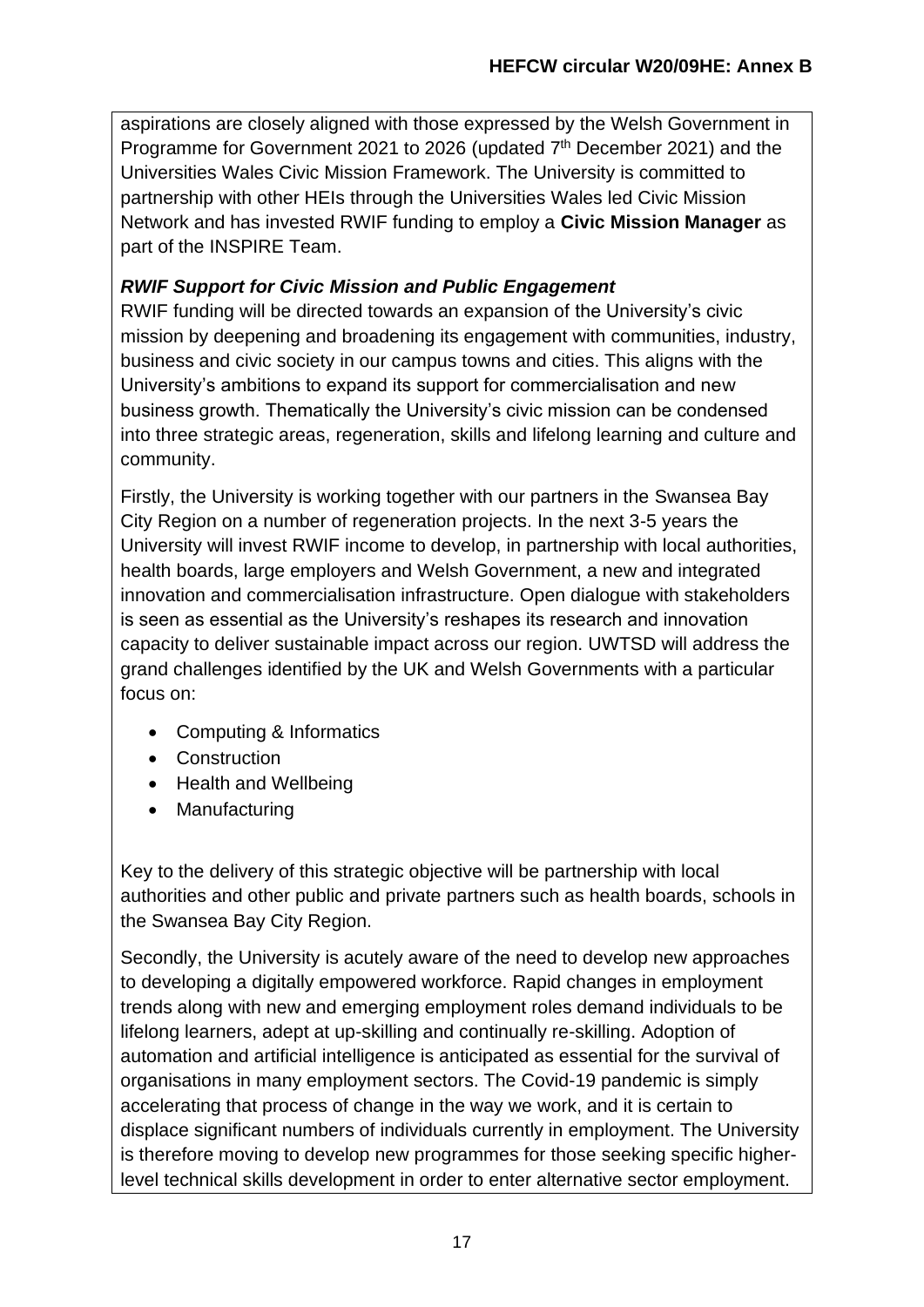Engagement with employers, local government and partners in the FE sector is crucial to the University's forward plan provide new opportunities for lifelong learning and skills development.

The University is also aware of the challenges impacting our rural communities. Wales has a higher proportion of land committed to food production than any other country in the UK. Consequently, the commercial opportunities for expanding a sustainable food sector are significant. This is particularly important given the largely rural and agricultural hinterland of the University's campuses. Food and farming are recognised as foundational to the Welsh economy and essential to the preservation and development of communities in West Wales. Currently the UWTSD Group has a number of knowledge exchange and skills development programmes linked to its three main campuses and across its FE campus locations which focus on sustainable food and net-zero carbon farming. Over the next five-years the University will expand its research and knowledge exchange activity to deliver impact and transformation to this key foundational sector of the Welsh economy.

Thirdly, the University is committed to promoting Wales' exceptionally rich cultural life and heritage. The University will therefore target RWIF investment to strengthen the institution's capacity to support greater study and dissemination of Wales' culture, its place in the world and its economic value to the country. UWTSD will engage with local community-based groups as well as national institutions, building upon established links in each of our campus locations and nationally.

In organisational terms the first pillar of this has been in the integration of our art, design and performance portfolio into a single cluster. This will support a significant broadening of our existing research and align knowledge exchange activities to the needs and opportunities across the University's network of community and civic partners. The second pillar will see the integration of the internationally recognised work of CAWCS, based in Aberystwyth, with that of the Lampeter based humanities portfolio to create a research cluster of world standing. This integration of our research capacity in heritage and culture will enable the University to support the distinctiveness of Wales, its people, language and culture.

**5.1 Provide details of your institution's strategic KPIs for civic mission and public engagement**

The University's 2017-2022 Strategic Plan identifies support for the economic development of the region through strategic engagement with business and civic partners and enhancement of our engagement with alumni and graduates as being at the heart of the University's mission. It identifies the importance of working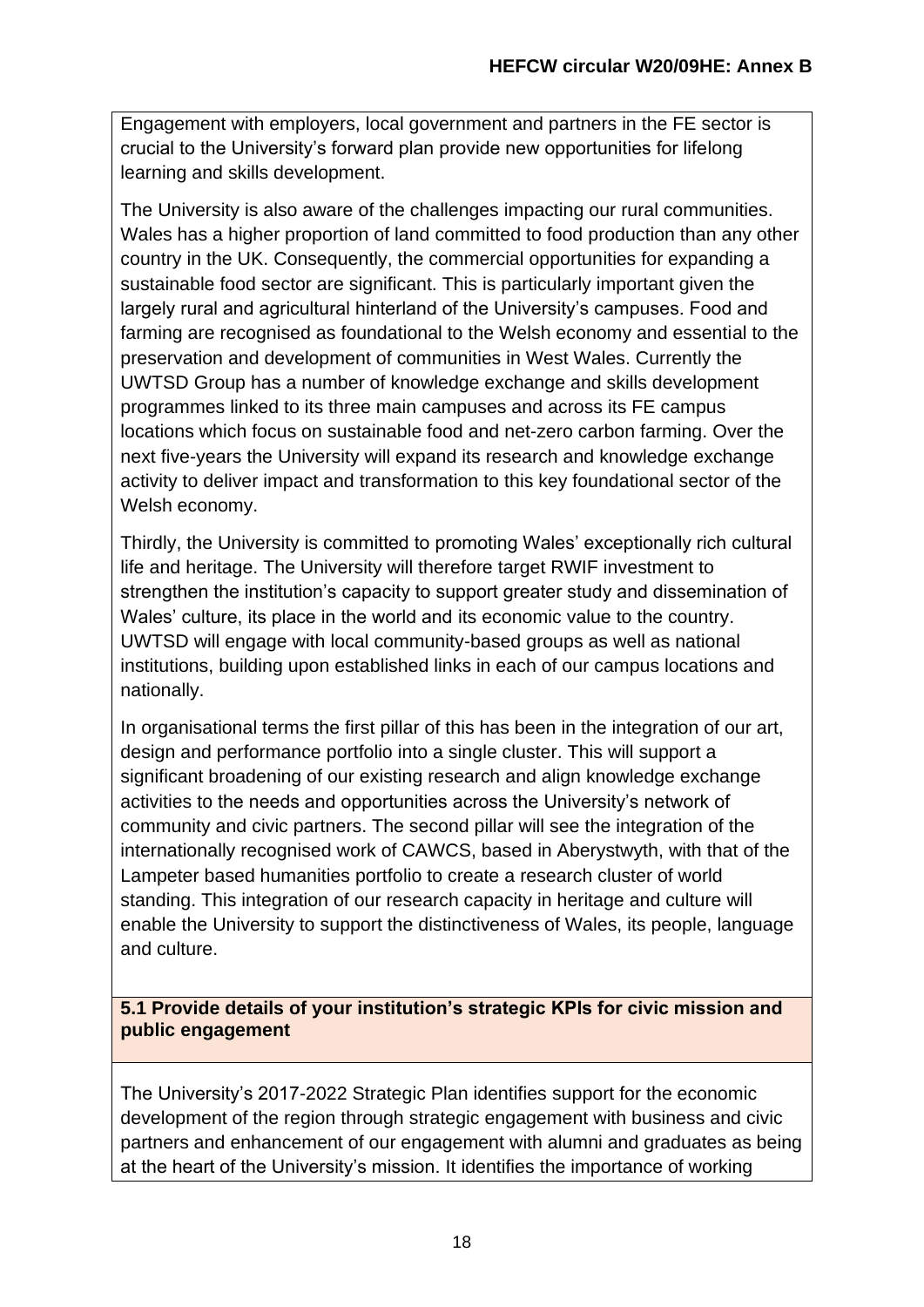closely with the local authorities where we have campuses to maximise benefits through geographical partnerships. Within the University Strategic Plan, priority three identifies, **"Creation of Opportunities through Partnerships"**. The measures of success are identified as:

- Further collaboration with Gower College Swansea on providing skills development pathways and resource sharing in automotive engineering.
- Expanding collaboration with Welsh medium secondary schools in Carmarthenshire in developing collaborative Year 12/13 provision in Advanced Manufacturing and Digital through the medium of Welsh to permit progression to Degree Apprenticeship programmes.
- Continuation of the 'Pledge' arrangements with local authority partners:
	- $\circ$  In 2015 the University signed a series of 'pledges' with The City and County of Swansea, Carmarthenshire County Council and Ceredigion County Council. This work continues on a number of levels within the University including through the Vice-Chancellor's Office and the work of the Campus Provosts.
- Active engagement with the Regional Learning & Skills Partnership.
- Continued representation and engagement with Public Services Boards and contribution to Local Well-being Plans.
- Delivery of our obligations under the Swansea Bay City Region City Deal;
	- o The University is currently working alongside the City Council and the City Deal Board to develop a new innovation centre in Swansea SA1 as part of the Digital Swansea initiative.
- Achievement of specific targets for the recruitment of global learners;
	- o The University continues to consolidate its network of collaborative partners to ensure provision remains of the highest academic standard.
- Establishment of new partnerships with selected former collaborative centres of the University of Wales and achievement of satisfactory quality assurance outcomes in any external reviews of those partnerships.

The University undertakes annual reviews of the strategy and associated substrategies. Progress is assessed against the following key performance indicator:

• KPI 4: Establishing an International Profile

The University has made significant progress in building an international profile by entering into international partnerships, by hosting visiting exhibitions and creating opportunities for international exchanges of staff and students. This is increasingly important following the UK's exit from the European Union. Whilst there are no specific targets under this KPI the target is measured qualitatively by the number, range and depth of international partnerships and exchanges.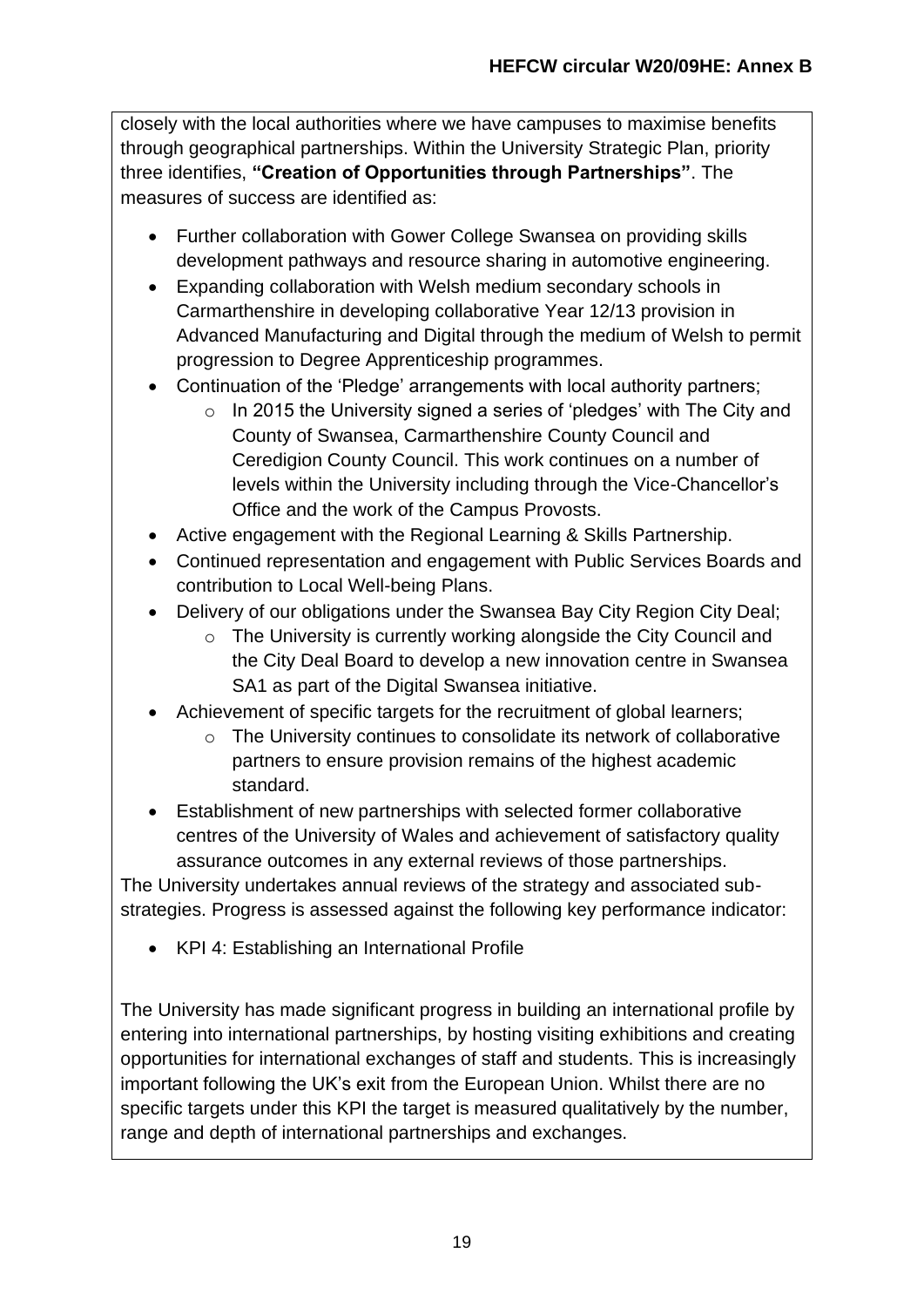Outcomes are reported against National Measures and returned as part of the annual HE-BCI report.

## **5.2 How will your strategic approach in this area align with HEFCW's [Research and Innovation: the Vision for Wales?](https://www.hefcw.ac.uk/documents/publications/hefcw_reports_and_statistics/Research%20and%20Innovation%20the%20vision%20for%20Wales%20English.pdf) Select the pillars supported:**

☒ Excellence

☒ Place

☒ Innovation

☒ Collaboration

**5.3 How do your strategic ambitions for civic mission and public engagement support the Vision's goals, milestones and ambitions?**

[Max 250 words]

The University has outlined is ambitions for building and strengthening placemaking and civic mission with a clear focus on partnership and cluster building across south, west and mid Wales. This is particularly evidenced in its strong sense of civic responsibility and active engagement with local communities. The University is focused and committed to place making and civic partnership. By explicitly connecting its strategies for applied research, commercialisation and business development to the needs of the region it builds upon UWTSD's strong record of enterprise and start-up to support the transformation of Wales' economy.

The University's strategic ambitions for research are derived from a strong commitment to ensuring our research is applied to addressing the long-term needs of the communities we serve. These align to HEFCW's vision for research and innovation in Wales.

The University is determined to reflect the ambitions of our communities and civic partners to deliver opportunities for current and future learners and researchers. Opportunities which are rooted in the needs of our communities, but which have global reach. The goals of the HEFCW Research and Innovation strategy along with the Programme for Government 2021 to 2026 published by Welsh Government form guiding principles for the University's vision of a University for Wales and its People which responds to the needs of society and delivers transformational change. Through our Civic Mission the University is committed to building a strong sense of place with a clear focus on partnership and clusters.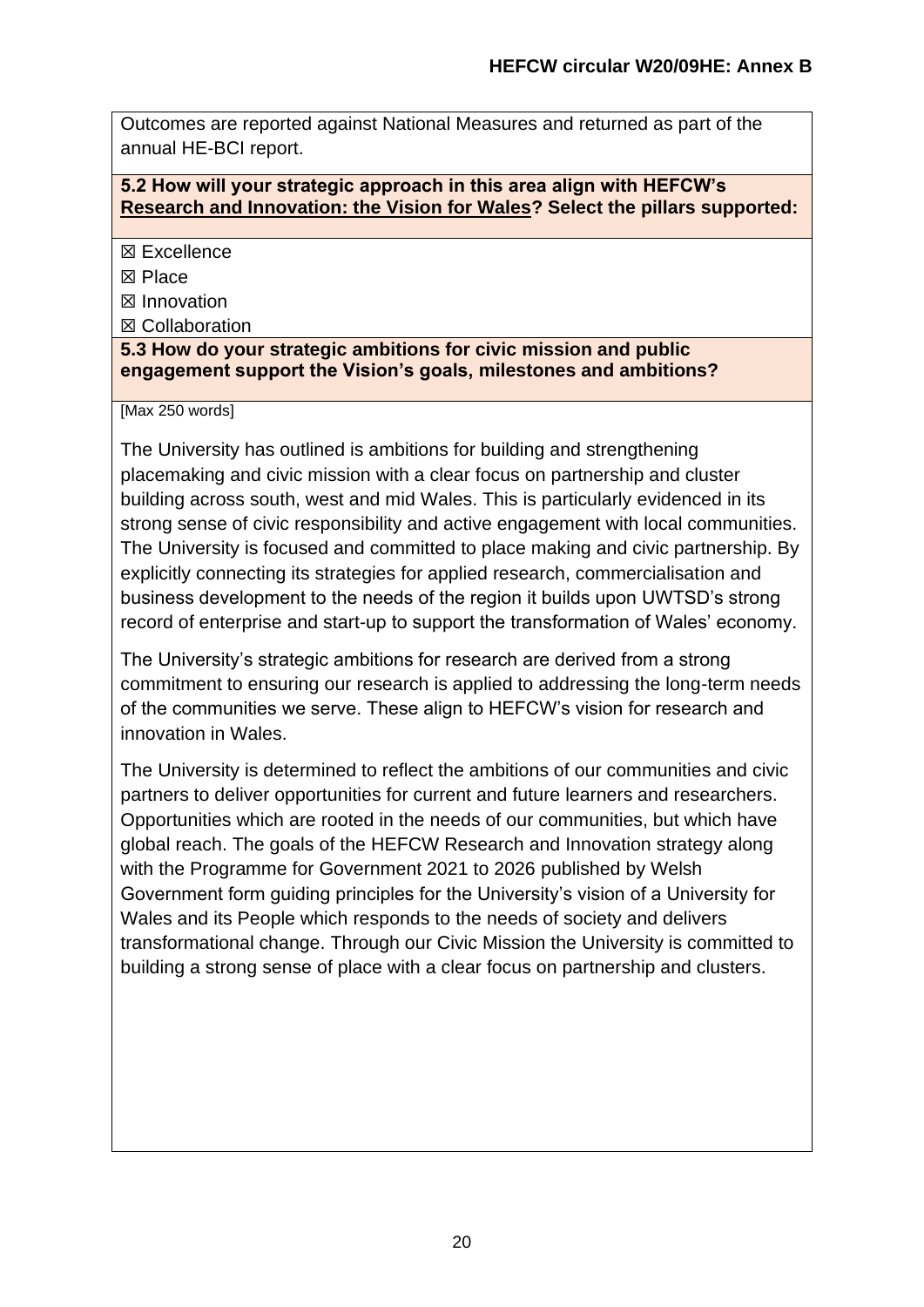## **Section C: Alignment to policy and priorities 6. Wales and UK Policy**

*Describe how your RWIF strategy aligns with relevant place based regional, Welsh, and UK policies such as e.g. local city region / regional growth deals; [WG's Prosperity for All:](http://gov.wales/topics/businessandeconomy/welsh-economy/economic-action-plan/?lang=en)  [economic action plan;](http://gov.wales/topics/businessandeconomy/welsh-economy/economic-action-plan/?lang=en) [UK Industrial Strategy;](https://www.gov.uk/government/topical-events/the-uks-industrial-strategy) [Public Services Boards;](https://gov.wales/public-services-boards) [UPP Civic](https://upp-foundation.org/civic-university-commission/)  [University Foundation;](https://upp-foundation.org/civic-university-commission/) [Youth Entrepreneurship Strategy;](https://businesswales.gov.wales/bigideas/welcome-partners-area/youth-entrepreneurship-strategy) Science for Wales; Regional Economic Frameworks etc.* [500 words max]

The University's RWIF strategy identifies placemaking as a strategic priority. The University's unique geographical footprint requires it to connect with local authorities, private and third sector partners across South and West Wales.

The University is committed to attaching a high priority to the economic, social, environmental, and cultural life of our local communities in Lampeter, Carmarthen, Swansea and Cardiff.

RWIF funding will support the reconfiguration and expansion of the research and knowledge exchange framework underpinning the University's City Deal initiatives. The University successfully delivered Yr Egin<sup>12</sup>, the multi-million pound media centre in Carmarthen as part of the Swansea Bay City Deal. The centre is fully occupied and has become a key part of the Welsh language media landscape in Wales. The additional resources provided by RWIF will accelerate developments in Swansea as part of the new digital city strategy in partnership with the City Council. The plan is entirely complementary to the regional economic framework.

During the development of the most recent iteration of the University's City Deal proposal for Swansea, the University mapped its key research and knowledge exchange portfolios against the four Grand Challenges set out in the UK Industrial Strategy. Each of these portfolios focuses on a specific set of problems, bringing the University and its business partners together to make a real difference to people's lives. In addition to this clustering a number of cross-cutting themes have been identified which connect with the core centres in addressing the grand challenges.

UWTSD's RWIF strategy is in-line with the Welsh Government's Programme for Government 2021 to 2026 (updated  $7<sup>th</sup>$  December 2021) and the principles of the Civic University Foundation. UWTSD recognises these are essential to the future prosperity of our graduates and the wider Welsh economy. The Foundation's four themes of access & retention, the civic university, employability and global citizenship can be seen mirrored in the University's strategic priorities.

• Priority 1: Putting Learners First - Inclusivity, by removing barriers to participation and supporting people from all backgrounds and circumstances to fulfil their potential. By offering programmes that develop

<sup>12</sup> <https://yregin.cymru/your-centre/>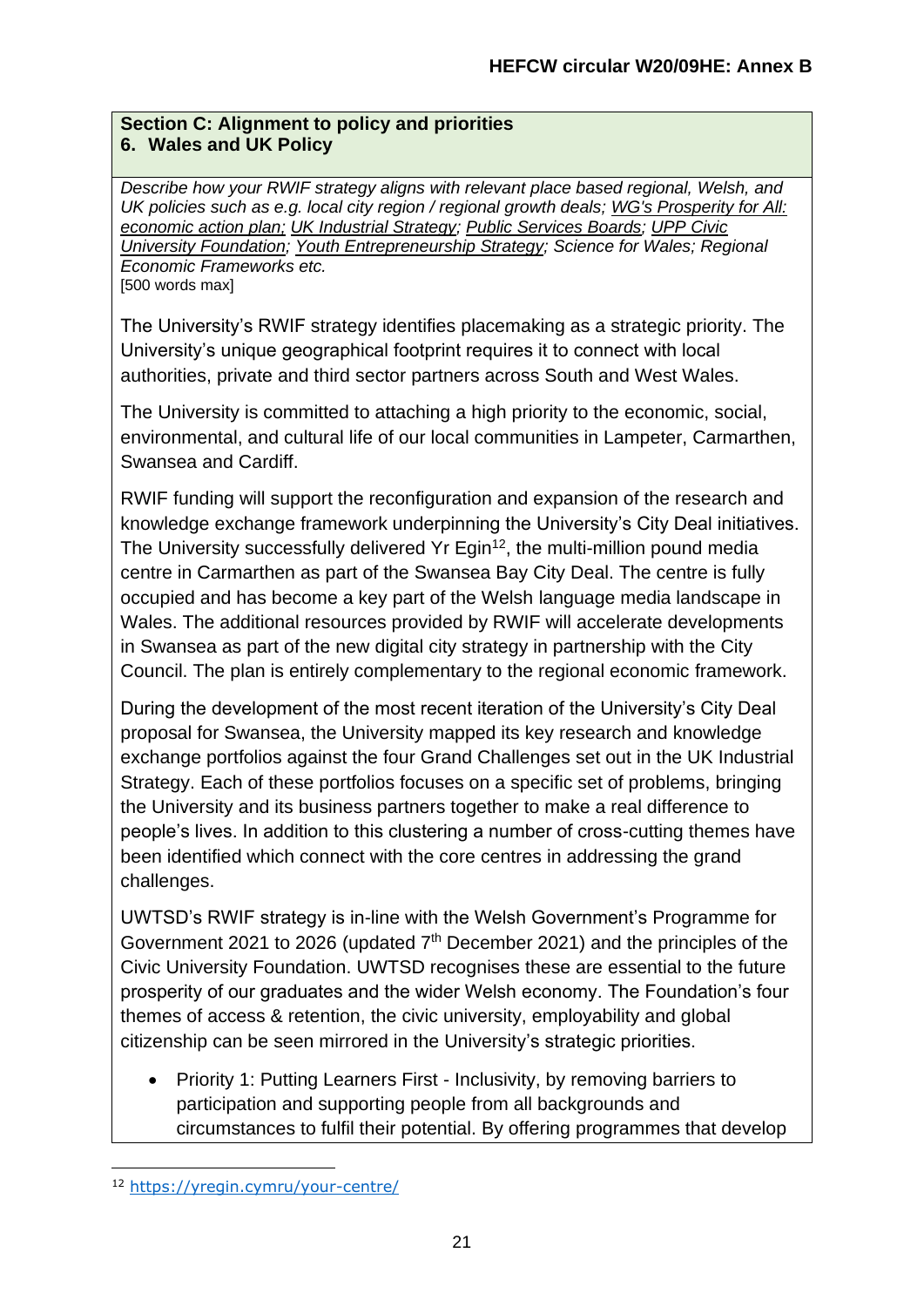entrepreneurial and creative skills, learners have the best opportunities to gain employment and to contribute to the prosperity of their communities.

- Priority 2: Excellence in Teaching, Scholarship and Applied Research
- Priority 3: The concept of global citizenship, through the development of multinational activities and opportunities for our learners, staff and partners.
- Priority 4: A University for Wales Sustainable development, by behaving in a way which ensures that the needs of the present are met without compromising the ability of future generations to meet their own needs,

Collaboration with other regional universities and institutions is vital if Wales is to succeed post-Brexit. The impact of collaboration can be seen in the successful Accelerate partnership between UWTSD, Swansea University, Cardiff University and the Life-Science Hub Wales. Accelerate and Astute 2020 provide further evidence of the importance UWTSD attaches to working towards the objectives of the Science for Wales strategy in delivering economic impact through science and partnership.

## **7. Meeting the requirements of the UK Knowledge Exchange Concordat**

*Institutions in Wales must demonstrate through their RWIF strategies commitment and alignment to the principles of the UK Knowledge Exchange Concordat. A development stage will take place during 2020-21 to implement a Welsh model.* 

*For this initial stage we are asking institutions to confirm, through their strategies, that they are aware of the KEC principles which were outlined as part of the initial [consultation,](https://www.universitiesuk.ac.uk/policy-and-analysis/reports/Pages/knowledge-exchange-concordat-consultation.aspx) and that they are committed to alignment through the Welsh model for engagement. Revised RWIF strategies can be submitted annually as part of the monitoring procedure, and this process will be utilised to demonstrate full KEC commitment following the development year.* 

[500 words]

The University is fully committed to the principles and ambitions expressed in the UK Knowledge Exchange Concordat. Through this and other strategies the University further commits itself to supporting the development of a distinctive Welsh concordat which respects the different context of Wales and its communities.

As evident from the RWIF strategy knowledge exchange is a key component of the institutional Strategic Plan (2017-2022). The University has a clear understanding of the role and the purpose of KE to the institution and society.

Through the work of the University's Corporate Governance team UWTSD has a comprehensive suite of strategies and policies which clearly feed into the principles outlined in the KEC.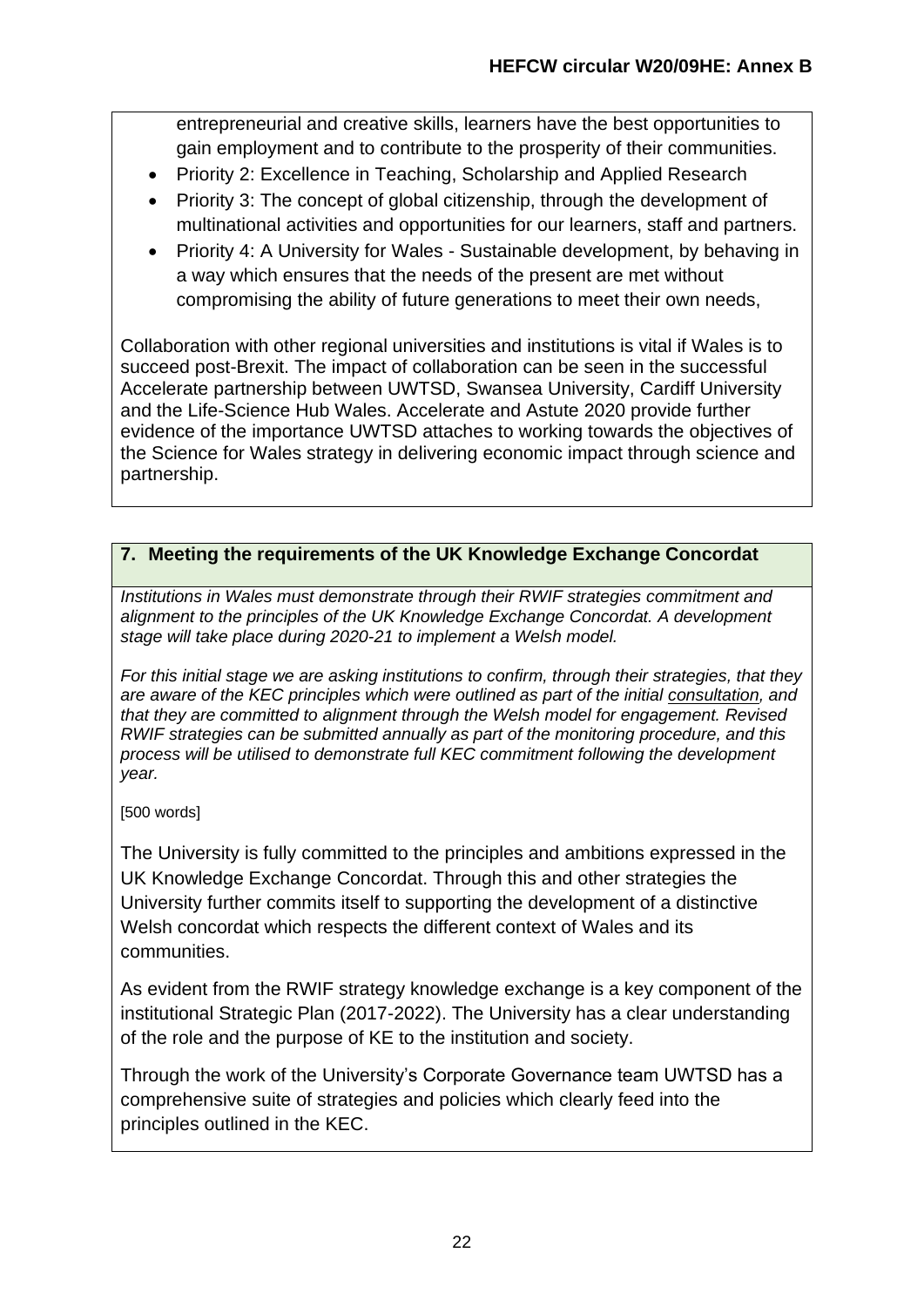Policies are publicly available and accessible to all staff. Annual staff development events backed up by in-year dissemination events ensure all staff are familiar with the policies.

The strategy is in full alignment with the following Institutional Plans:

- 2017-2022 Strategic Plan
- UWTSD Group Enterprise and Commercialisation Strategy
- Staff Intellectual Property Policy
- Student Intellectual Property Policy
- Environment Policy
- Sustainability Strategy
- Welsh Language Scheme

The University has clear access points, engagement mechanisms and policies developed to suit the needs of a wide range of beneficiaries working with institutions as publicly funded bodies.

The University ensures that our partners and beneficiaries understand the ethical and regulatory environments in which the institution operates.

Academic and professional staff as well as research students are trained to understand their responsibilities and to undertake their roles and responsibilities ethically and in the public interest.

Policies are in place to ensure the University recognises the achievements of staff and students who perform high-quality KE activities. This includes publicly acknowledging successful external engagements and initiatives.

Internally the University has established the Nexus Conference to share best practice in every sphere of the University's activities which impact on the University's core mission to educate and transform lives.

We are a community of reflective practitioners. On a personal level this is evidenced in membership and fellowship of the Higher Education Academy.

At a corporate level this is evidenced through the production of annual reports, reviews and external audits which feed through to continuous professional improvement.

The self-evaluation conducted as part of the university's commitment to KEC has identified five key priority actions:

- 1. Develop KE Policy
- 2. Complete new Research and Innovation Strategy 2021 -2027
- 3. Strengthen access IP expertise.
- Appoint Executive Director of Commercialisation and / or other posts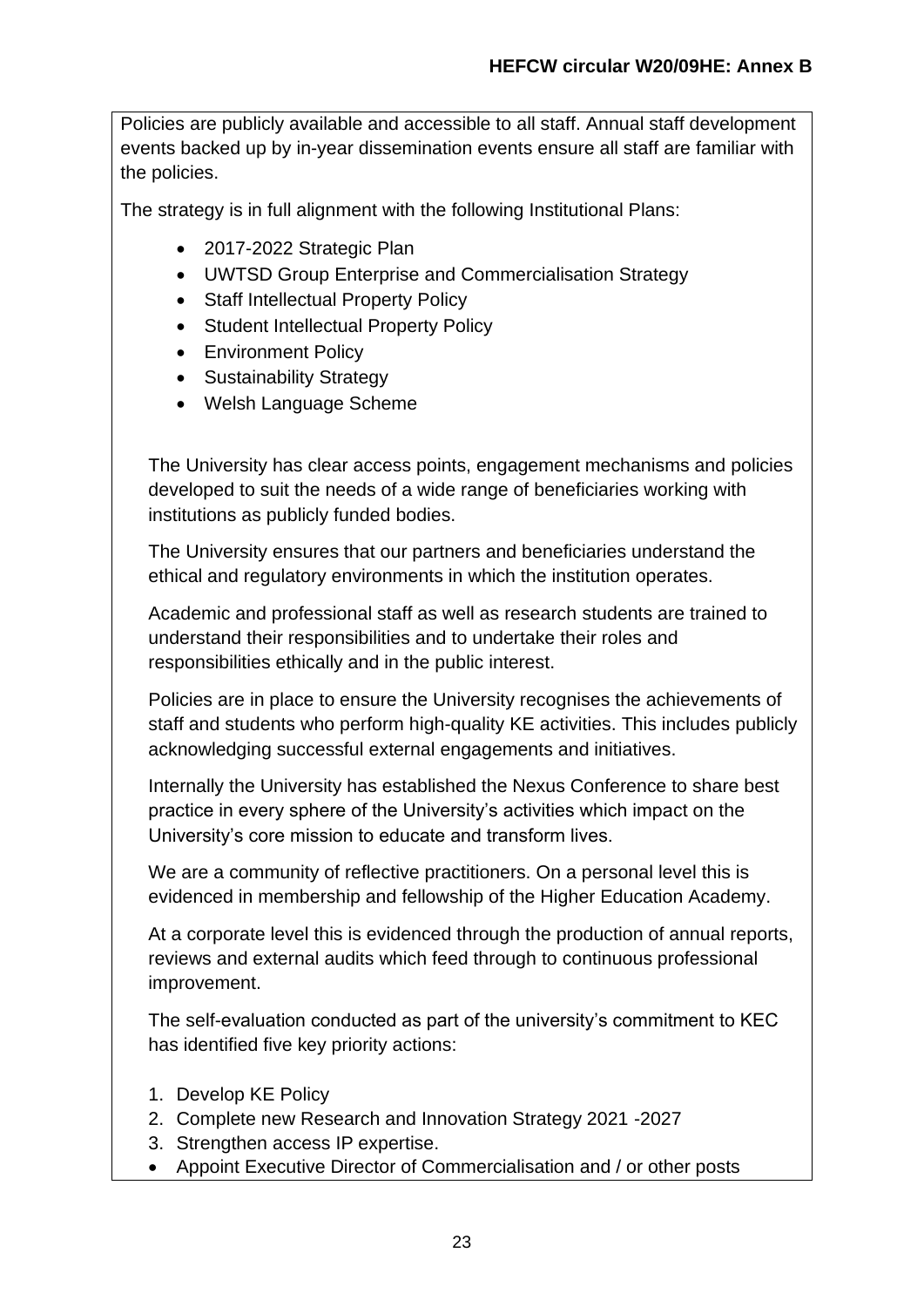- Procure external legal or consultancy services
- 4. Establish quality management systems to meet and attain ISO 9001 accreditation
- 5. CPD plans and training to be implemented for professional and academic staff

The implementation of these actions will further enhance the University's ability to deliver its ambitious agenda for transformational change.

## **8. Well-being of Future Generations Act 2015**

*Provide specific information on the RWIF strategy will support the seven goals, and five ways of working in [the Well-being of Future Generations Act 2015;](http://gov.wales/topics/people-and-communities/people/future-generations-act/?lang=en)* [250 words max]

The RWIF strategy will embrace the Well-being of Future Generations (Wales) Act by delivering social, economic, environmental and cultural impact to Wales. The strategy aims to deliver long term impacts, integrated within their host communities through collaborative and progressive national and international partnerships which prevent negative impacts on people, planet or place.

The strategy works in line with the principles of the act to deliver the seven wellbeing goals:

- **A Prosperous Wales** increasing the number of new start-ups in South West Wales and growing national and international partnerships;
- **A Resilient Wales – Integrating INSPIRE into the core delivery of research and knowledge exchange to ensure development addresses ecological and well as economic sustainability;**
- **A More Equal Wales** By embedding enterprise and innovation into the core curriculum across all programmes to ensure that all students have the opportunity and training in creative thinking and problem solving;
- **A Healthier Wales** RWIF will be used to support a number of research projects in partnership with Hywel Dda University Health Board and the NHS Wales Informatics Service;
- **A Wales of Cohesive Communities** The strategy supports the development of research and knowledge exchange projects connecting communities across south west Wales;
- **A Wales of Vibrant Culture** Support for research through the medium of Welsh will be supported alongside research into Wales vibrant culture;
- **A Globally Responsible Wales** International partnerships will be supported through selective interventions in response to emerging needs.

An example of the WBFGA in action recognised in the Reid Review is the University's work with Public Services Boards on crime, policing and safe communities and in doing so is addressing the goal of 'A Wales of Cohesive Communities'.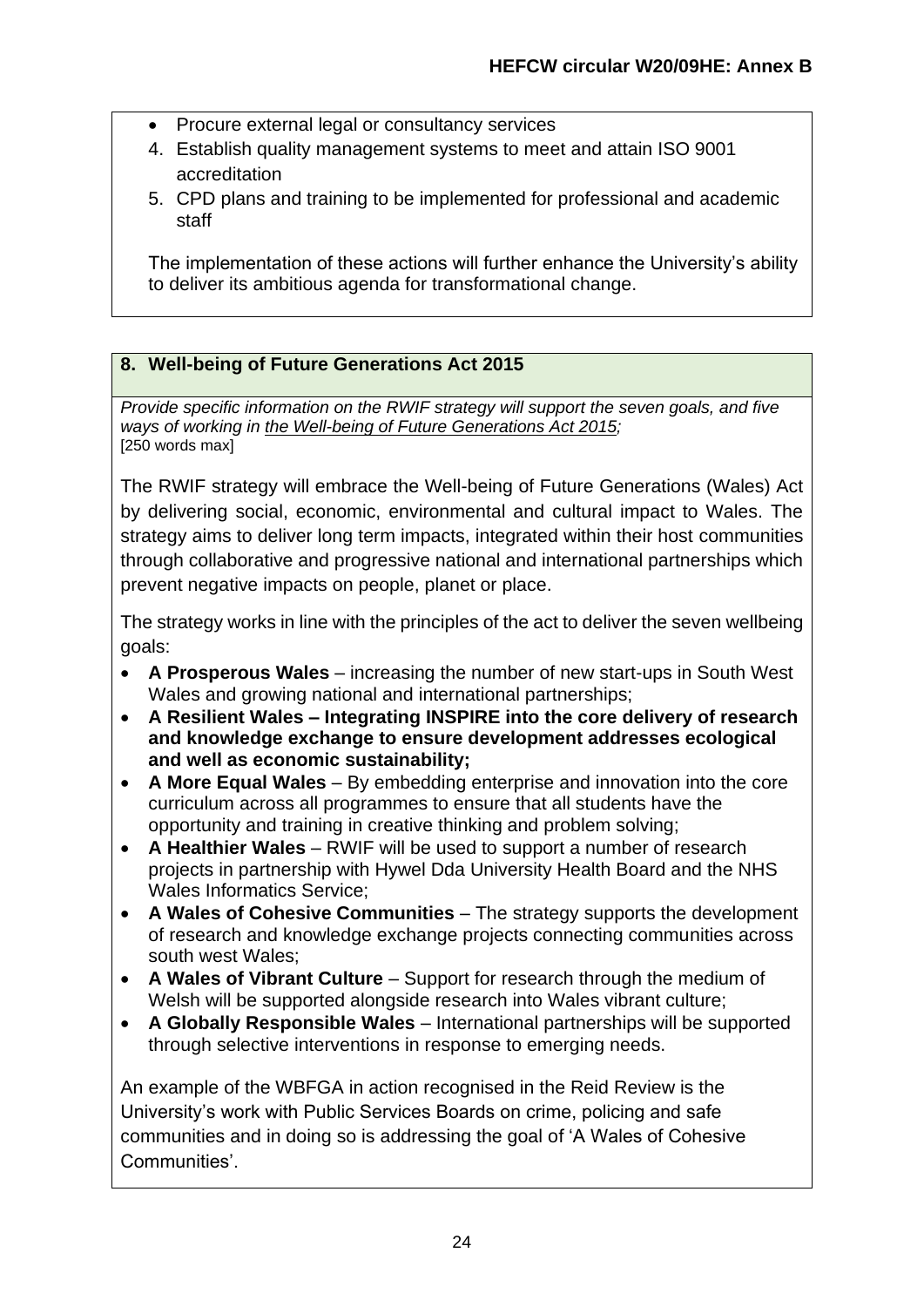## **9. Impact on Welsh Language**

*Outline the positive impact RWIF investment will have on opportunities to use and support the Welsh language. Where appropriate you may wish to refer to the themes in the [Cymraeg 2050](https://gov.wales/cymraeg-2050-welsh-language-strategy-action-plan-2019-2020) action plan.* [250 words max]

In line with 'Cymraeg 2050: A million Welsh speakers action plan 2019–20' the RWIF strategy aims to facilitate mainstreaming of the Welsh language across all research and knowledge exchange activities. Taking the themes identified in Cymraeg 2050 as a guide:

- Theme 1: Increasing the number of Welsh speakers.
- Theme 2: Increasing the use of Welsh.
- Theme 3: Creating favourable conditions infrastructure and context.

The plan will build upon the successful work at undergraduate level in the Wales Institute for Science and Art's Swansea College of Art by identifying mentors to support and encourage the use of Welsh. The strategy identifies the opportunities to broaden the impact of research and knowledge exchange by providing support and opportunity for researchers to work in their first language. The initiative has attracted strong support from **Coleg Cymraeg Cenedlaethol.**

The University has a very strong community of Welsh speakers in Carmarthen and Lampeter. The strategy provides support for the removal of barriers to the use of Welsh in the context of knowledge exchange projects through the provision of translation equipment and appropriate bilingual materials.

We will work to foster and maintain research partnerships in Wales and further afield, through presentations in conferences and public events where possible.

Additional Welsh speaking staff have been appointed to support graduate start-ups and staff spin-out businesses and a new incubation centre will be established in Carmarthen during 2021-22.

The strategy will feed into the University's returns on National Measures for Welsh language as appropriate.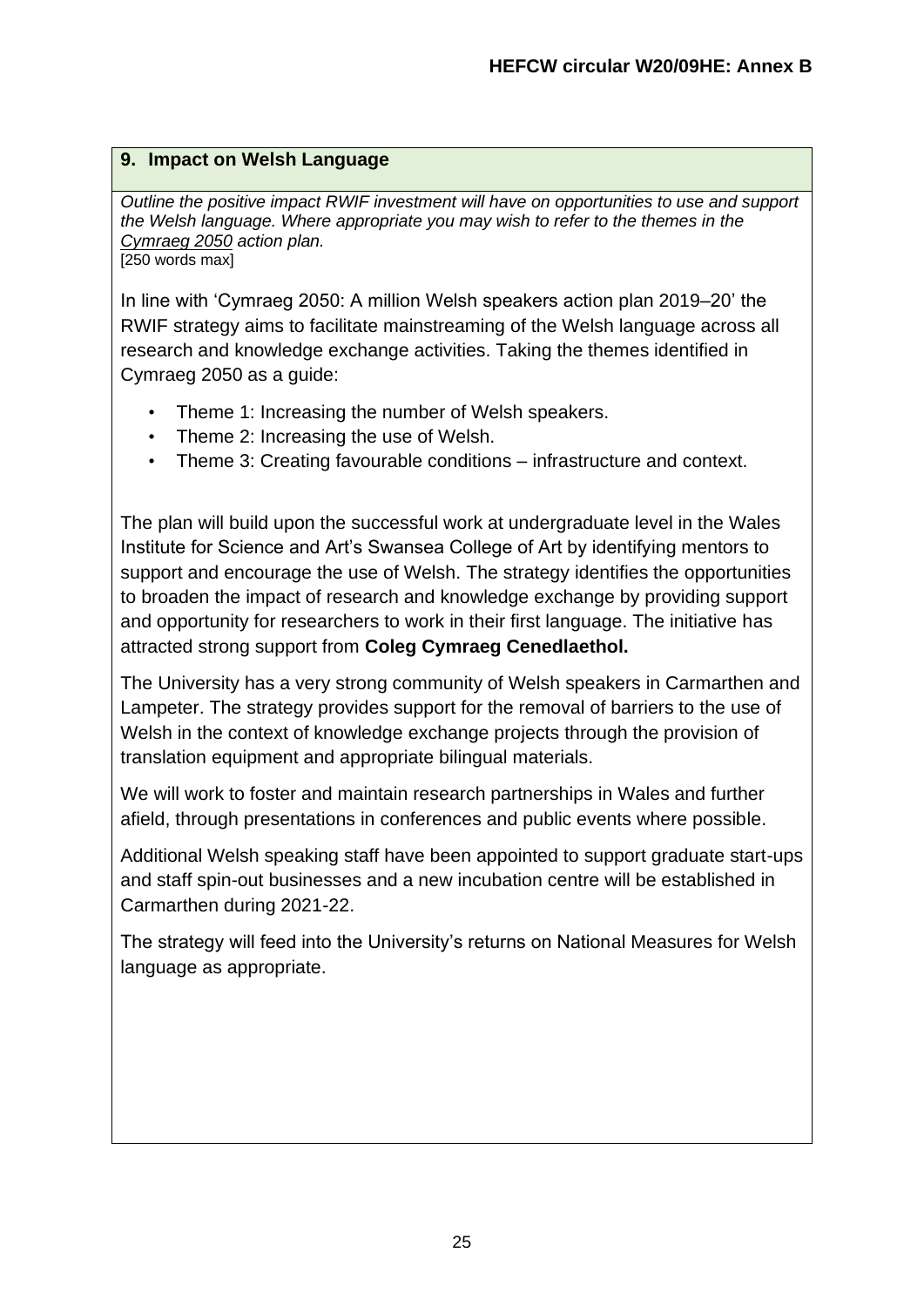#### **Section D: financial assurance 10.Use of Research Wales Innovation Funding**

*How is your RWIF allocation 2021/22 being used to deliver the strategy set out in Section B, and what are your anticipated priorities for the use of RWIF funds in future years?* [250 words max – or append a table outlining broad investment areas]

As we emerge from the Covid-19 pandemic UWTSD remains committed to investing RWIF funding and delivering on the core objectives outlined in the strategy published in September 2020. The University will continue to invest capacity grant in growing the newly formed Institute of Sustainable Practice, Innovation, Research and Enterprise (INSPIRE).

The appointment of a new **Executive Director of Commercialisation** to lead INSPIRE coupled with additional appointments of Industry Liaison Officers and Research Development Officers is a key part of the growth strategy with the aim of increasing investment in the commercialisation of IP.

In 2021/22 the University intends to maintain investment in key centres such as manufacturing, construction and computing to support regeneration of the economy of Wales. This focused investment will include further integration of knowledge exchange centres in the STEM disciplines. The University will invest in supporting research into Wales rich culture heritage and forge new partnerships internationally such as with Tknika in the Basque Region.

In 2021/22 RWIF will continue to be allocated in roughly the following proportions:

- 1. 30% to increasing support for staff and/or student led ventures and IP commercialisation;
- 2. 40% to supporting existing research groups, such as those identified in the Reid Review, transition from grant dependency to become income generating research and knowledge exchange centres;
- 3. 30% to supporting closer engagement with business and civic society in our campus towns and cities.

Investment decisions will be driven by a new research and innovation strategy and a comprehensive 4-year rolling financial plan to provide stability and accountability.